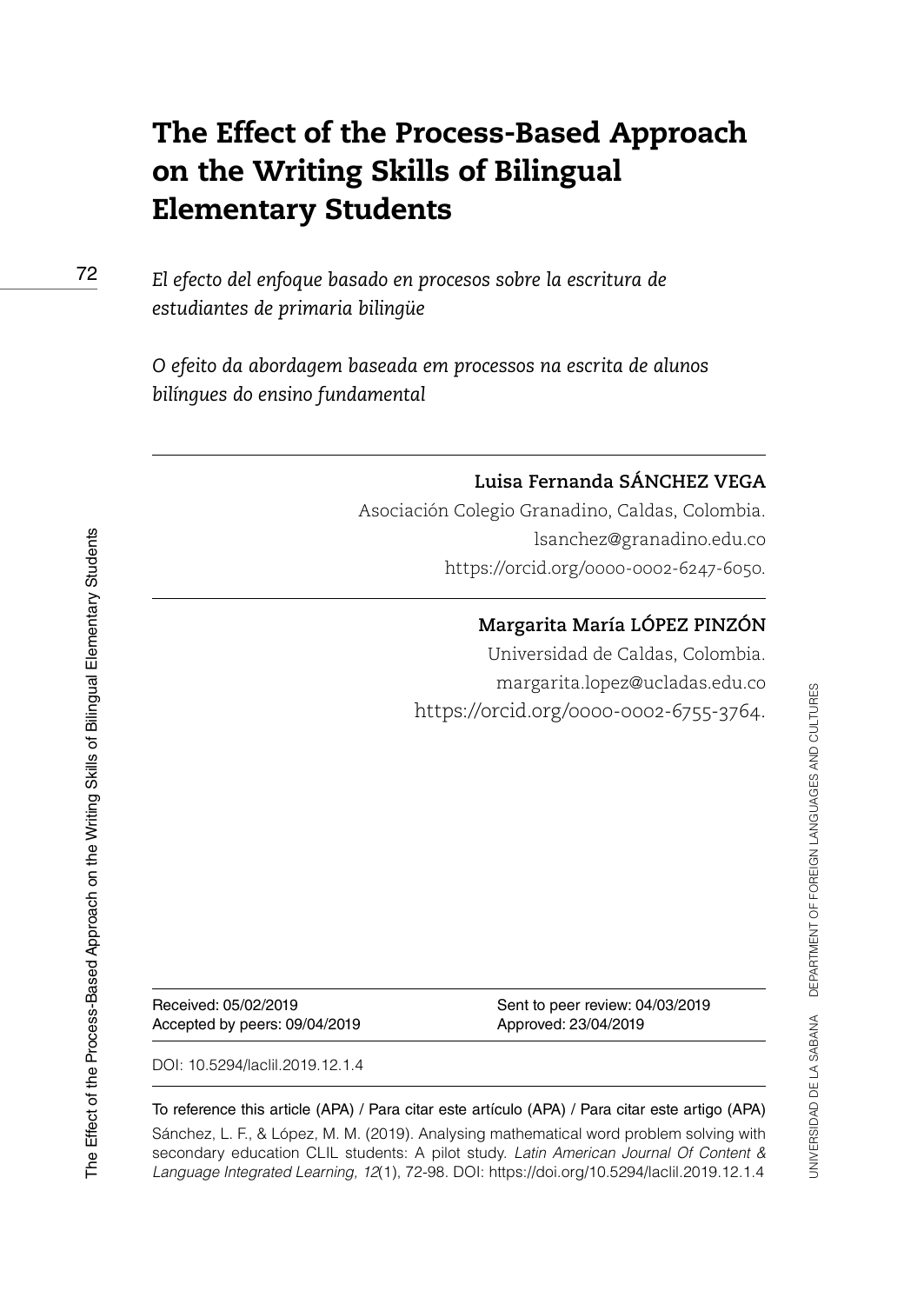**ABSTRACT.** The objective of this action research study was to assess the impact of the Process-Based Approach (PBA) on the development of the writing skills of young students who are learning English as a Foreign Language. The participants included 12 third-grade students from a bilingual private school in Manizales, Caldas. Six workshops were implemented, guiding the students to write different texts in English by using the writing process stages and applying some writing strategies, such as planning, monitoring, and evaluating their own output. Instruments such as a teacher's journal, a writing rubric, external observations, self-assessment protocols, and L2 writing pre- and post-tests were used to collect the data. The results suggest that the PBA was useful for enhancing the writing skills of young English learners. Additionally, the strategies applied during the process bettered third-grade students' writing performance in aspects such as content, organization, conventions, vocabulary, and fluency. Finally, the data illustrated that the PBA and the writing strategies made students feel confident about writing, which, at the same time, contributed to the students' self-efficacy in writing tasks.

**Keywords (Source: Unesco Thesaurus):** ESL writing for youngsters; English as a second language; process approach to writing; writing strategies; bilingual education; second language instruction; writing.

**RESUMEN.** El propósito de este estudio de investigación-acción fue evaluar el impacto del enfoque basado en procesos en el desarrollo de la habilidad de escritura de estudiantes de inglés como segunda lengua. Los participantes fueron 12 estudiantes de grado tercero de primaria pertenecientes a un establecimiento privado y bilingüe en Manizales, Caldas. Se implementaron seis talleres en los que se orientó a los estudiantes para escribir diferentes textos en inglés a través de las etapas del proceso de escritura y mediante la implementación de algunas estrategias de escritura como la planificación, el monitoreo y la evaluación en la producción de sus textos. Los instrumentos empleados para recolectar datos fueron un diario de campo, la producción escrita de los estudiantes, rúbricas, formatos de evaluación externa, autoevaluaciones de estudiantes y una evaluación previa y después de la intervención. Los resultados sugieren que el enfoque basado en procesos fue una intervención útil para mejorar la escritura de los estudiantes de tercer grado. Adicionalmente, las estrategias empleadas durante el proceso mejoraron el desempeño en escritura de los estudiantes en aspectos como contenido, organización, recursos grafológicos, vocabulario y fluidez. Finalmente, los resultados mostraron que el enfoque basado en procesos y las estrategias de escritura generaron confianza en los estudiantes hacia la escritura y al mismo tiempo contribuyeron a la autoeficacia para escribir.

**Palabras clave**: escritura en inglés como segunda lengua para niños; inglés como segunda lengua; enfoque basado en procesos para la escritura; estrategias de escritura; educación bilingüe; enseñanza primaria; enseñanza de una lengua extranjera; escritura.

**RESUMO.** O objetivo deste estudo de pesquisa-ação foi avaliar o impacto da abordagem baseada em processos no desenvolvimento da capacidade de escrita de estudantes de inglês como segunda língua. Os participantes foram 12 alunos do terceiro ano do ensino fundamental pertencentes a um estabelecimento particular e bilíngue em Manizales, Caldas. Foram realizadas seis oficinas, nas quais os alunos foram orientados a escrever diferentes textos em inglês através das etapas do processo de escrita e da implementação de algumas estratégias de escrita, como o planejamento, o monitoramento e a avaliação na produção de seus textos. Os instrumentos utilizados para a coleta de dados foram um diário de campo, a produção escrita dos estudantes, rubricas, formatos de avaliação externa, auto avaliações dos alunos e uma avaliação pré e pós-intervenção. Os resultados sugerem que a abordagem baseada em processos foi uma intervenção útil para melhorar a escrita dos alunos da terceira série. Além disso, as estratégias utilizadas durante o processo melhoraram o desempenho da escrita dos estudantes em aspectos como conteúdo, organização, recursos grafológicos, vocabulário e fluência. Finalmente, os resultados mostraram que a abordagem baseada em processos e as estratégias de escrita geraram confiança nos estudantes em relação à escrita e, ao mesmo tempo, contribuíram para a auto eficácia na escrita.

**Palavras-chave**: escrita em inglês como segunda língua para crianças; abordagem baseada em processos para a escrita; estratégias de escrita; educação bilíngue; educação primária; ensino de uma língua estrangeira; escrita.

73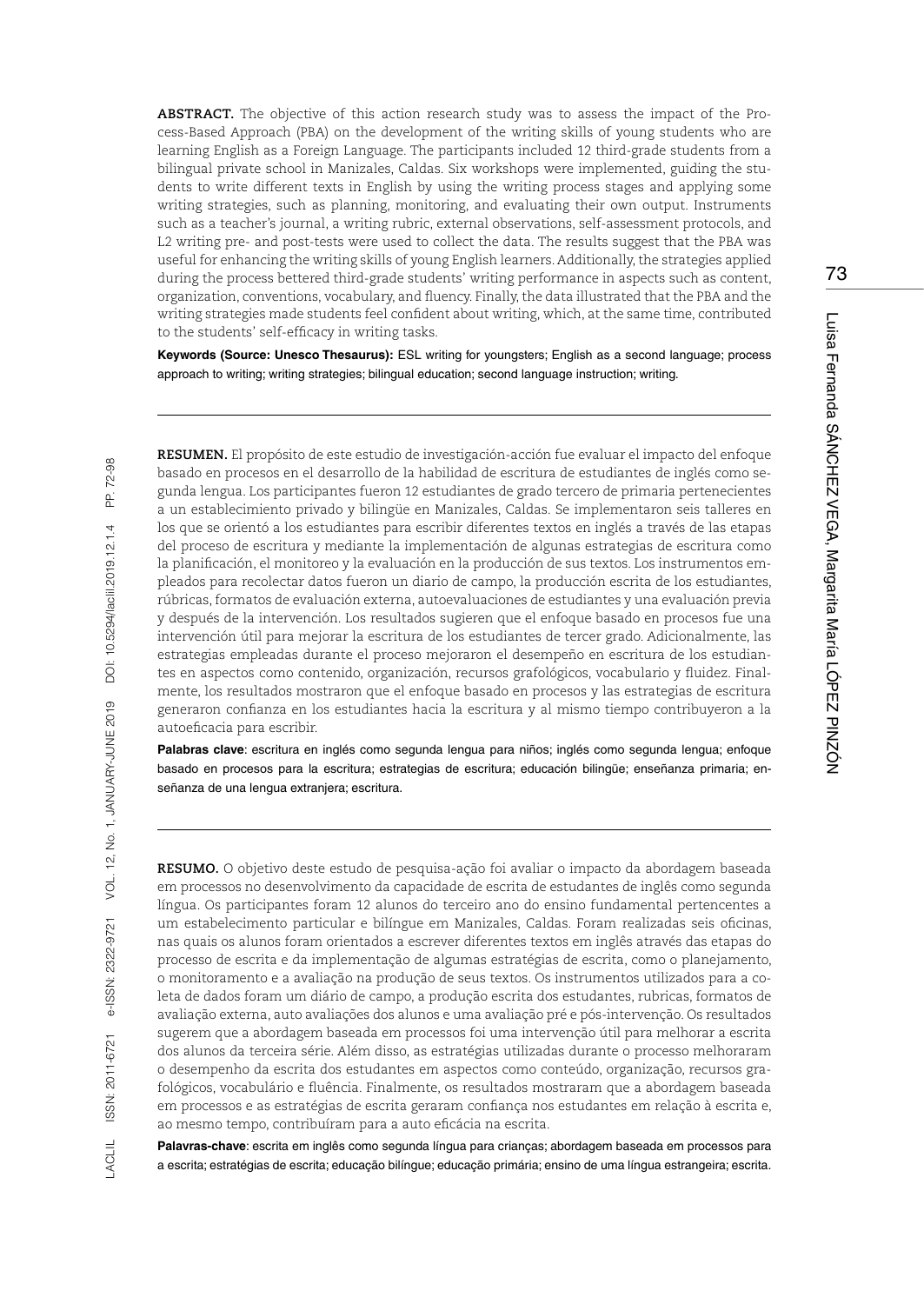# **Introduction**

Teaching young learners demands a high level of commitment. It is advisable for teachers to use resources that innovate and enhance the learner's communicative competence in a student-centered classroom. Moreover, they should have accountable knowledge about the children's characteristics and growth process to meet their needs when learning a foreign language.

As regards the development of the four skills of language, Fountas and Pinnell (2011) claim that there are essential elements in the foundational literacy skills, which include writing as one of the most important aspects to be developed. When young learners are in the process of acquiring the habit of writing, teachers may find two aspects that can be seen as drawbacks. First, they find writing difficult due to a lack of vocabulary knowledge, as well as spelling, syntax and grammar errors in their written pieces. Second, there is no interest in addressing writing activities. Therefore, this research project aimed at examining the effect of the process-based approach (PBA) suggested by Harmer (2004) and some writing strategies proposed by Serravallo (2017) and Oxford (2001) to plan, monitor, and evaluate elementary students' writing skill at a private bilingual school.

The researchers expected to learn about the impact of the PBA in the improvement of writing skills. Thus, a set of workshops were designed to assess the students' difficulties in writing, to generate positive perceptions about their writing process in English and to help the students improve their writing features.

A qualitative research method was followed under the action research principles, which involved a cyclical process including the stages proposed by Kemmis and McTaggart (1988): planning, acting, observing, and reflecting. Thus, it was carried out in three stages: diagnosis, action, and evaluation, in which the implementation of different instruments was essential to collect and analyze the data to report the results and the sample population, including 12 third-grade students.

After administering several instruments in the diagnostic stage, it was found that students were unfamiliar with linguistic features and the use of writing traits: sentence fluency, vocabulary, word choice,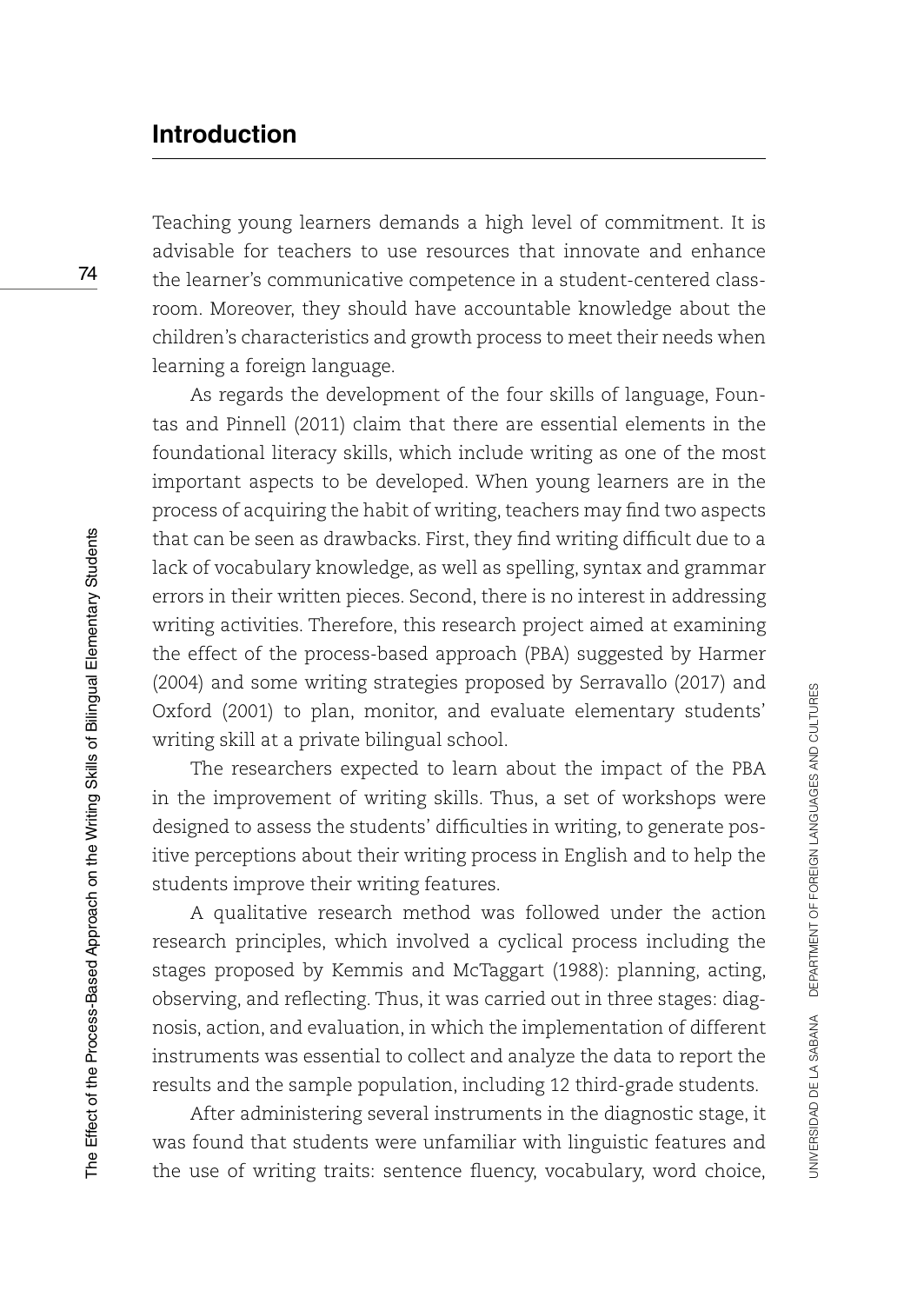and conventions. Students showed difficulties producing fluent and coherent texts. These linguistic, lexical, syntactic and procedural errors are related to children' developmental stage when they acquire the second language. Gass and Selinker (2008) argue that, if young learners need to learn a complex set of abstractions, such as grammar, spelling patterns, and sentences structure, there must be something other than the language input to which they are exposed that helps them to learn language with relative ease and speed.

The general objective of this research project was to assess the impact of the PBA on the English as a foreign language (EFL) students' writing production. The researchers expected that, by taking part in EFL lessons and using strategic tools to generate ideas, draft, revise, and edit, the students could improve their written production in English. Moreover, the participants were expected to consider scaffolding when writing in the L2 after completing the pedagogical intervention.

During the action stage, six workshops were implemented to improve the writing skills of the students through a process-based intervention. To determine the impact, different instruments were administered, which provided valuable data about the students' perceptions of their process and their progress. The analysis of the results showed that there was a significant improvement on the students' ability to write. Learners enhanced their fluency and the length of their sentences; their vocabulary range also increased, and their spelling, punctuation and capitalization improved. It was confirmed that the PBA implemented in this study produced a positive effect on the students' writing ability and self-efficacy, as well as positive attitudes towards writing.

### **Literature Review**

### **Writing**

Writing is a complex task that demands cognitive effort and time. White and Arndt (1996) argue that "writing is far from being a simple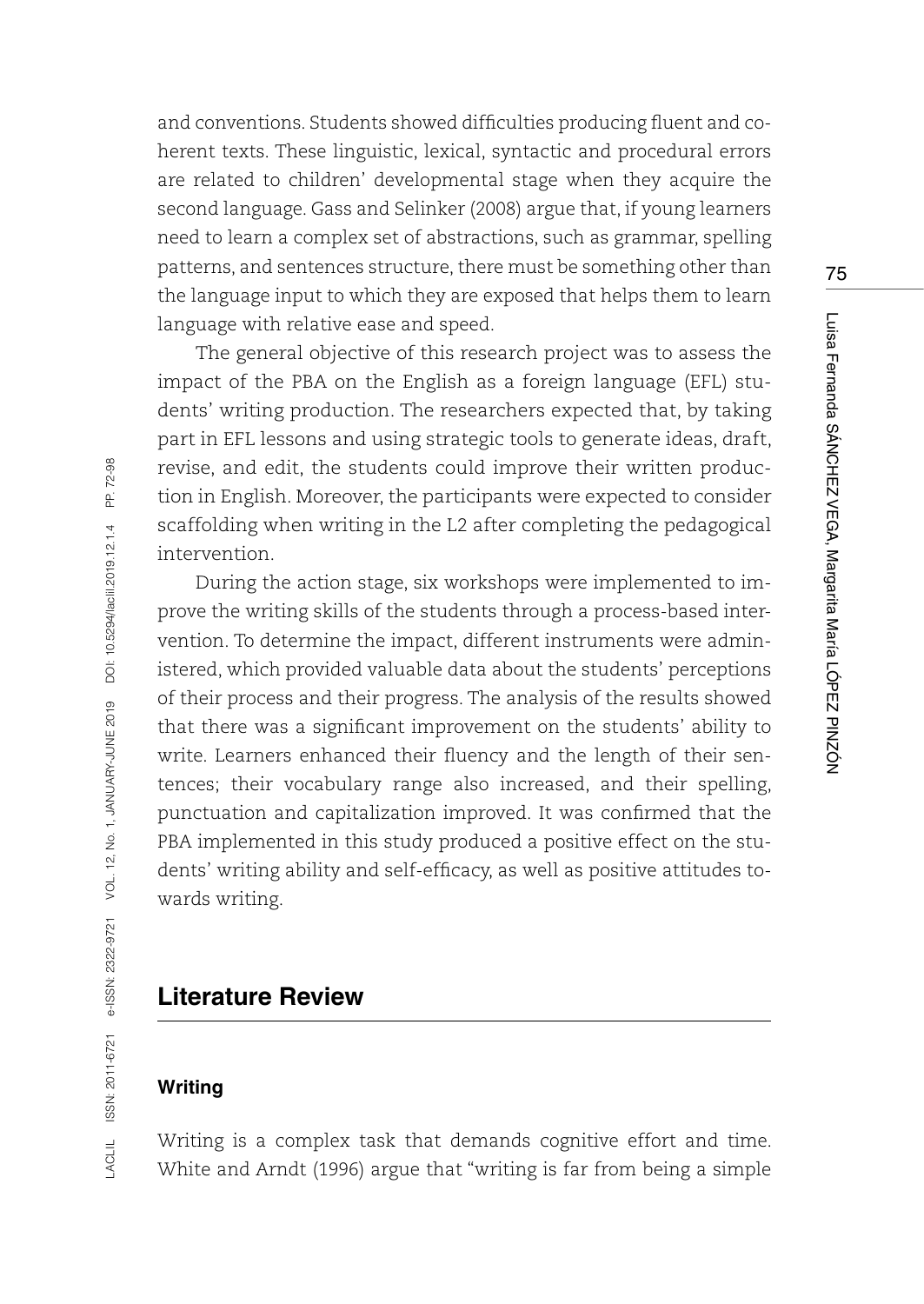matter of transcribing language into written symbols: it is a thinking process in its own right, it demands conscious intellectual effort which usually is sustained over a considerable period of time" (p. 3). Likewise, Hyland (2002) has highlighted that writing is essentially a problem-solving activity that implies different processes. From this viewpoint, writing is a skill that allows people to communicate and convey meaningful messages to interact with readers within a context.

Writing is more than putting words together onto a paper; it encompasses time, knowledge, addition of ideas, and information. Byrne (1998) states that writing is "a sequence of statements arranged in a particular order and linked together in certain ways" (p. 1). As the author affirms, writing involves encoding a message or thoughts that are translated into language and decoded through reading. As stated above, writing implies organization of sentences in a coherent way, giving sense to the text in order to capture the readers' interest.

English as a Second Language (ESL) students see writing as a complex process, even in their mother tongue. Nonetheless, it is a common situation that a learner's skills and strategies, used in reading and writing in the first language, are transferred to another language (Cummins, as cited in Shin & Crandall, 2014). It is interesting to find that Shin and Crandall (2014) state that, when learners write in their own language and their English proficiency is enough, they can transfer those skills into their writing in English.

### **Teaching writing to young learners**

According to Scott and Ytreberg (1990), the art of writing is not concerned with the here and now, which is where many young children exist for a lot of the time and practice. Calkins (1994) posits that writing activities and vast opportunities to write help to consolidate the learners' knowledge, allowing them to express their personalities and use a wider range of grammar structures and vocabulary because learners have more time to think and learn from models provided by their mentors or teachers. When students are exposed to extensive times of writing, they can edit and revise their own written piece independently.

In order to maximize learning conditions in the classroom, teachers must provide an environment where optimal writing development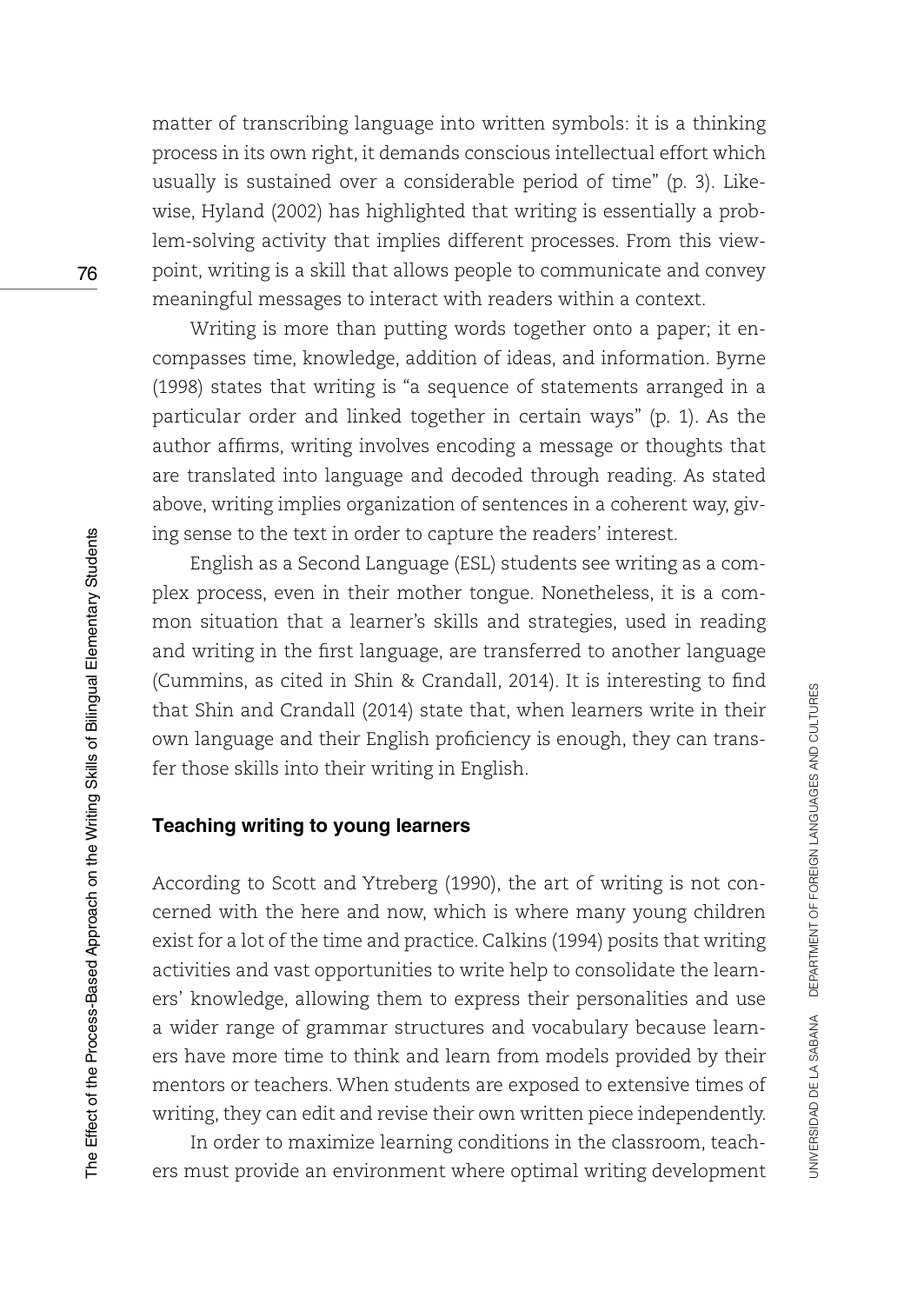can take place. Scott and Ytreberg (1990) state that, in order to promote writing development, young learners need meaningful writing immersion or experience; interaction with examples of writing; positive expectation provided by the teacher; active participation in their own learning; approximation or value effort; use of writing forms; and response or feedback. Apart from these conditions to develop optimal writing, Shin and Crandall (2014) highlight that young learners need to write outside the classroom in order to communicate something for a real audience. Hence, children need the opportunity to engage in creative writing and write authentic texts for authentic purposes. Furthermore, Atwell (1987) points out that a teacher's role is to help students approach written language as "insiders" who have their own intentions (i.e., topics, purposes), and to use "insider" language to draft, edit, and ask for advice to choose or reject their word choices and ideas when writing. The author suggests that teachers should help learners to use the insider role, in which they have time to think and freely write based on their interest and at their own pace instead of complying with the teachers' writing expectations.

It is evident that the writing process becomes easier when students write about topics that are familiar to them and when they accomplish appealing tasks; therefore, it is advisable for teachers to articulate students' writing assignments with their interests, needs, and prior knowledge. A way to assign writing in language classrooms is to use the Form, Audience, Topic, and Purpose (FATP) system as suggested by Shin and Crandall (2014). They posit that every writing assignment should have a specific form or type of writing, audience or someone who reads it, a topic or something to communicate, and a purpose or reason to write.

#### **The process approach to writing**

Some authors suggest that professional writers usually plan, draft, revise, and confer with an editor in order to publish. They affirm that the best way for children to learn to write is to use the same processes as professional writers do because the PBA is a method of discovery through language (Calkins, 1994; Graves, 2003). In addition, Calkins (1994) remarks that this approach serves to explore what students al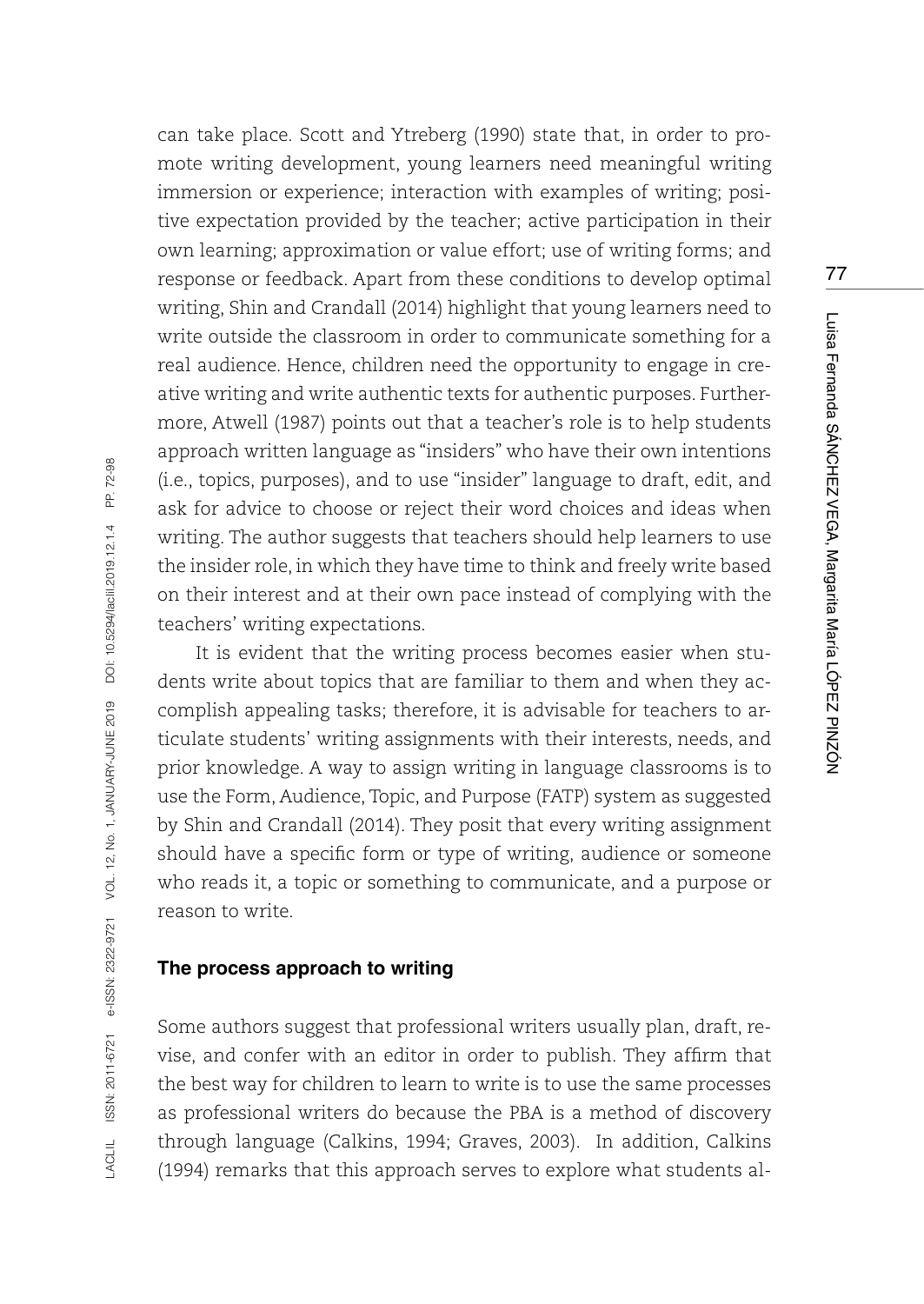ready know and how they feel about what they know using the language. Young learners employ the language to learn about the world, to evaluate what they learn, and to communicate. For that reason, Calkins (1994) agrees that teaching writing to young learners is to bring their lives on written words and to live a writerly life, so children need to be shown the whole art of writing and be encouraged to do likewise using their prior experiences.

Chavez, Matsumura, and Valdes (2004) claim that the process approach to writing instruction emphasizes a cycle of revision during which students draft, edit, revise, and redraft their work. From a process perspective, writing development involves four key processes: planning, transforming ideas into language, its orthographic representation, and rewriting text in order to improve it. The authors state that, in this approach, feedback from teachers or peers and the opportunity to revise written work based on this formative response or comment are essential to the students' development as writers, and the role of instruction in early learning of writing has become crucial. Furthermore, Raimes (1983) and Ferris (2002) point out that feedback helps learners to develop their metalinguistic awareness and that it is associated with writing improvement; thus, learners gradually develop the skills necessary to view their own work critically, revise it, and become better writers.

Shin and Crandall (2014) state that the process-based approach to writing helps young learners to express their ideas, construct meaning, and explore their linguistic resources. This approach takes young learners through a series of steps to structure and communicate their ideas, focusing on expression in the early stages, and only being concerned with accurate grammar or mechanics in the final stages. Moreover, Hedge (2005) asserts that, through a series of stages, the process approach helps learners to become more fluent and accurate writers.

#### **Writing as a process**

Lawrence (1996) defines *writing* as a thinking process, since the writer needs to know how to organize ideas and messages appropriately by changing, revising, and adding words or structures before moving forward; those thoughts are finally imprinted in written form. Moreover,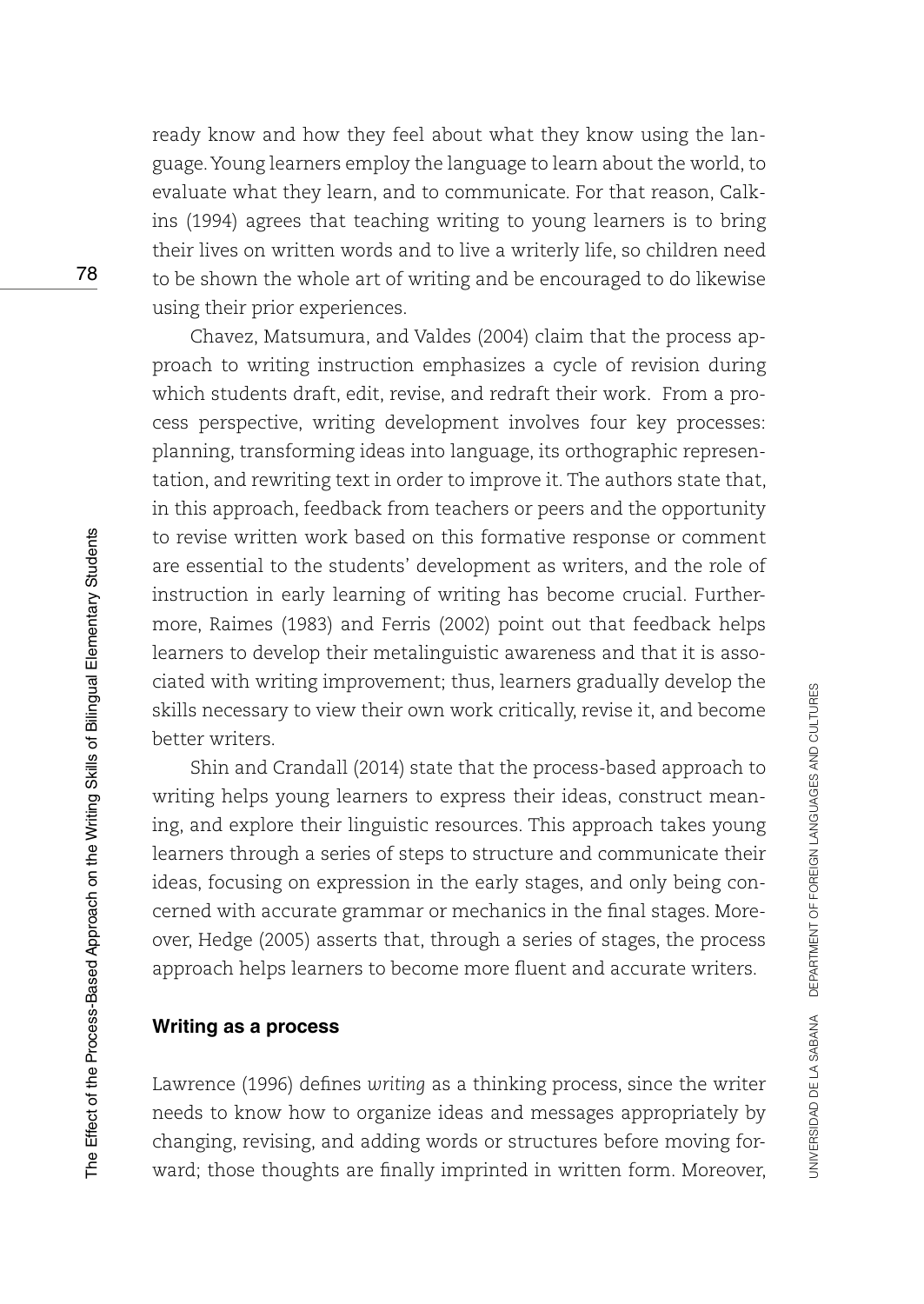Sapkota (2012) states that "not only the writing process can help to reconstruct thinking into the written form; it also supplies important clues for improving the coherence of the text" (p. 71).

White and Arndt (1996) suggest that the process of writing may be a more effective method of teaching writing, since it helps learners to focus on the process of creating text through various stages. Although not every learner uses all aspects of the writing process in every piece of writing, White and Arndt's (1996) model is presented to show the essential elements and to convey the nature of the process.



**Figure 1.** A model of the writing process figure

Source: White and Arndt (1996, p. 43).

Sapkota (2012) believes that generating ideas is a crucial stage of the writing process since it deals with organizing information and communicating meaning. For this reason, the author suggests that students follow certain activities in the initial stages when they are attempting to discover a topic and identify the purpose. According to White and Arndt (1996), the teacher's role at this stage is to help students to draw on previous experiences by recalling special events or talking with individual children about personal interests. Techniques such as bubbling, or mind webs, suggested by Sundem (2006), are employed to generate ideas in a central topic.

Focusing and structuring are techniques that include looking for main ideas and establishing the text's purpose. White and Arndt (1996)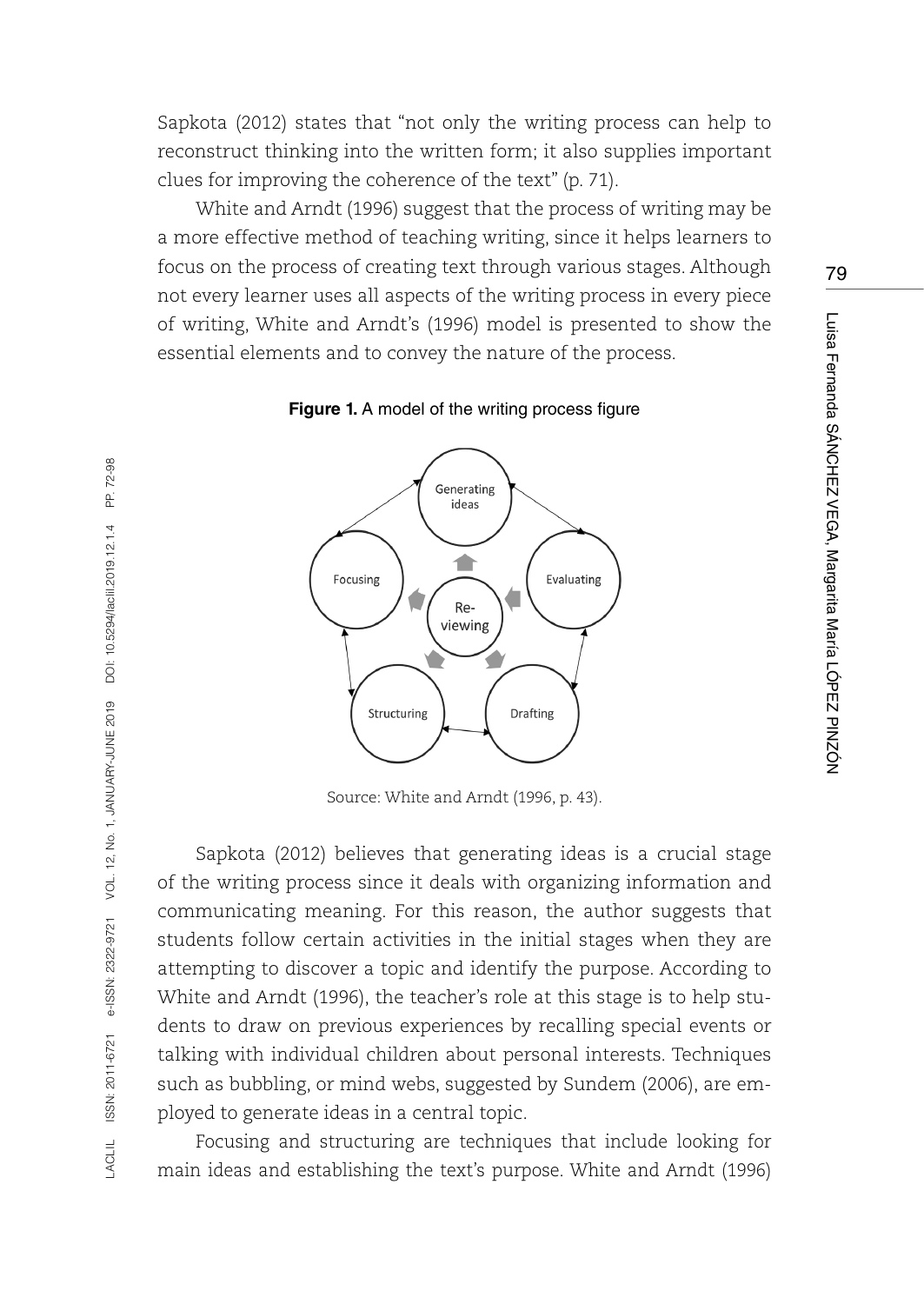consider that the meaning of the text entails many processes of organizing and sorting out ideas in order to establish the meaning of the text. These authors concur that the writer starts with a general organizational scheme and that new ideas are generated throughout the writing process.

Drafting is one of the main stages in the writing process. White and Arndt (1996) and Sapkota (2012) agree that many of the activities described in earlier stages are categorized as "pre-writing." They also argue that the main concern of the writer in writing is how to organize an idea for their reader since the writer must think of how to capture their audience's attention and lead them through the text to the conclusion. At this stage, the focus is on getting ideas on paper and not worrying about spelling, grammar, or even word choice; fluency is the goal of this stage (Shin & Crandall, 2014).

The evaluation stage is crucial to make sure that the language is clear, and reasoning well maintained (Sapkota, 2012). In general, White and Arndt (1996) assert that the assessment stage of the draft must consider the length of the text, organization, and the mechanics of writing. Peer review and conferencing are common techniques used to evaluate a writer's piece, focusing on the content, helping the writer to see what the audience likes and understands (White & Arndt, 1996, Calkins, 1994; Sapkota, 2012).

Among the approaches to writing instruction, Harmer (2004) suggests a series of steps to carry out the writing process. First, planning what they want to communicate, which includes three aspects: purpose, audience, and content of the writing. Second, drafting as a simple, free writing version that focuses on meaning and getting ideas on paper to be polished during the following stage. The revising stage is the third stage, in which the writer makes changes as suggested by a peer or teacher after receiving formative feedback. Harmer (2004) mentions that, in the revising stage, it is important to modify the text checking for meaning, content or coherence. Finally, the last version is the result piece of work that may look considerably different since it has gone through an editing process. As stated above, this process is not linear, but rather recursive, as stated by Byrne (1998). Harmer (2004) developed a representation of writing as a process in the form of a wheel (Figure 2), which shows how the writer can take different directions throughout the process.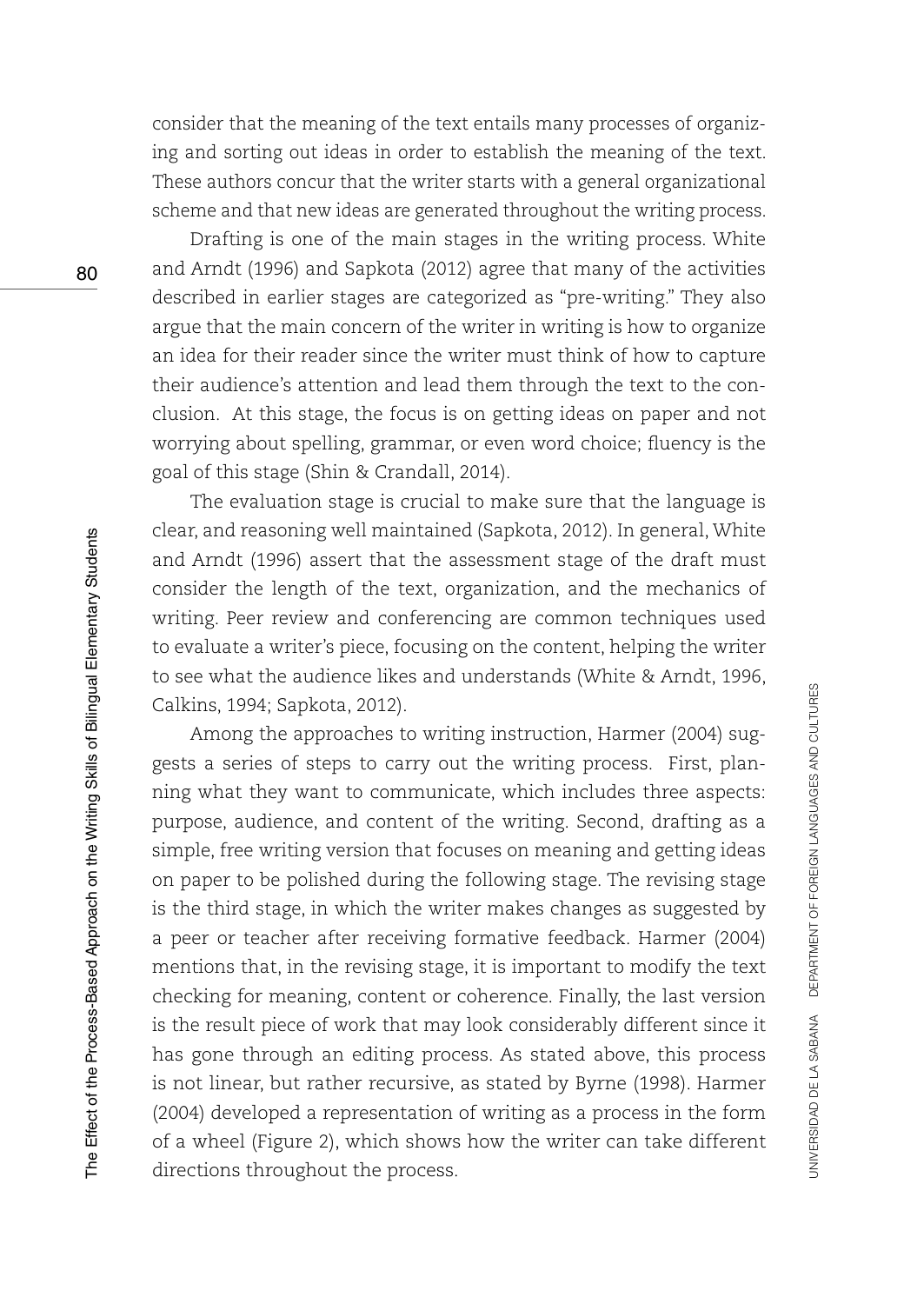



Source: Harmer (2004, p. 46).

Harmer (2007) asserts that the role of teachers as facilitators assumes that they should create "the right conditions for the generation of ideas, persuading the students of the usefulness of the activity and encouraging them to make as many efforts as possible for maximum benefit" (p. 330). Furthermore, Brown (2007) suggests that efficient writing needs to consider students' cultural background and provide opportunities for authentic writing by following the writing process, promoting interaction, applying effective feedback techniques, and instructing students on formal and rhetorical conventions of writing. Harmer (2007) states that writing involves a process of generating, formulating and refining one's ideas; therefore, writing practice in class should reflect the same process where attention and sufficient time are provided for revision and drafting while the teacher intervenes throughout the whole process, giving formative feedback.

### **Strategies to develop the writing skill in young learners**

The process of writing involves cognitive, linguistic, affective, behavioral and physical components (Serravallo, 2017). Some authors believe that the use of writing strategies deals with how students understand their own writing processes, and how they adapt their processes to evolving demand (Harris, Graham, Manson, & Friedlander, 2008; Oxford, 2001). Serravallo (2017) has suggested a series of strategies to foster students writing at different grade-level. There are various strategies to be used when writing; nonetheless, this study involved the use of three main ones: planning, monitoring, and evaluating.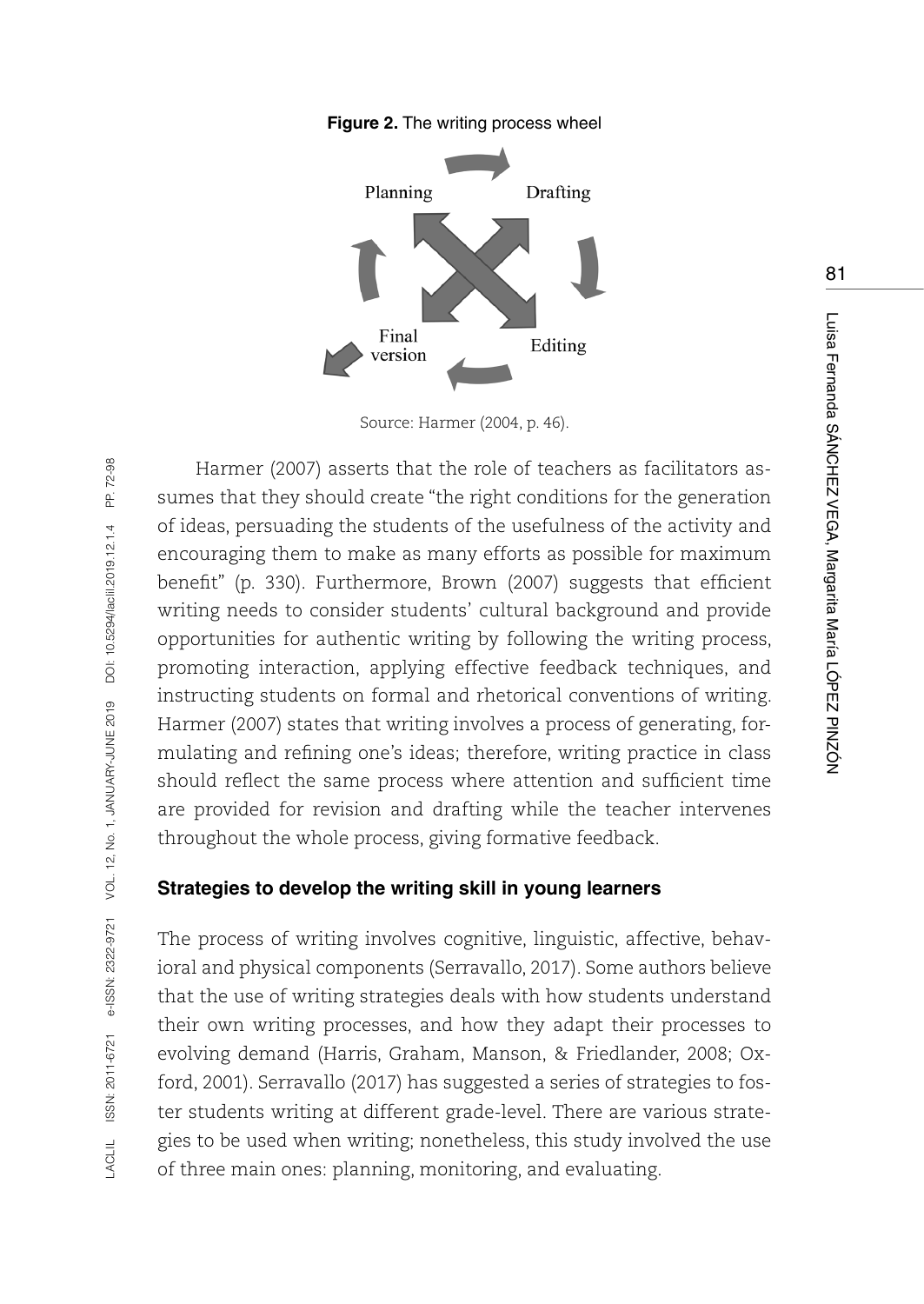Planning involves focusing on purpose, audience, ideas, and strategies to be used, among others. It often takes place before writing, but some writers also plan their compositions even while they are writing. Planning writing is more efficiently done by small-group brainstorming some clue words and related topics for writing.

Serravallo (2017) asserts that monitoring involves controlling the writing process in general aspects of writing, such as content and organization, and in terms of specific aspects, such as grammar and mechanics. The author suggests that using checklists is pivotal at this stage to help young learners to guide their thinking and self-assess their own writing.

The author considers that evaluating takes place after writing the draft, and it consists of redrafting the text in terms of content, organization, and conventions. Serravallo (2017) highlights that this strategy is more efficient when it is done as peer assessment. Graves (2003) states that peer evaluation is a form of conferencing that helps students to value what they know when talking about their work with peers or the teacher, whose role is to be active listeners and help learners react to their writing. This author adds that sharing the draft with another peer helps the learners realize how their audience understands the written piece.

# **Method**

The type of research adopted for this study was Action Research, which intends to improve an educational practice of EFL teaching (Kemmis & McTaggart, 1988). This study encompasses the identification of a problem concerning the students' writing process and the implementation of an intervention to improve it. Thus, once the problem was identified, the questions were asked to gather information, data were analyzed and collected, and the actions were considered for the intervention.

### **Participants**

The participants in the study included twelve students from a private bilingual school. This population was chosen under a convenience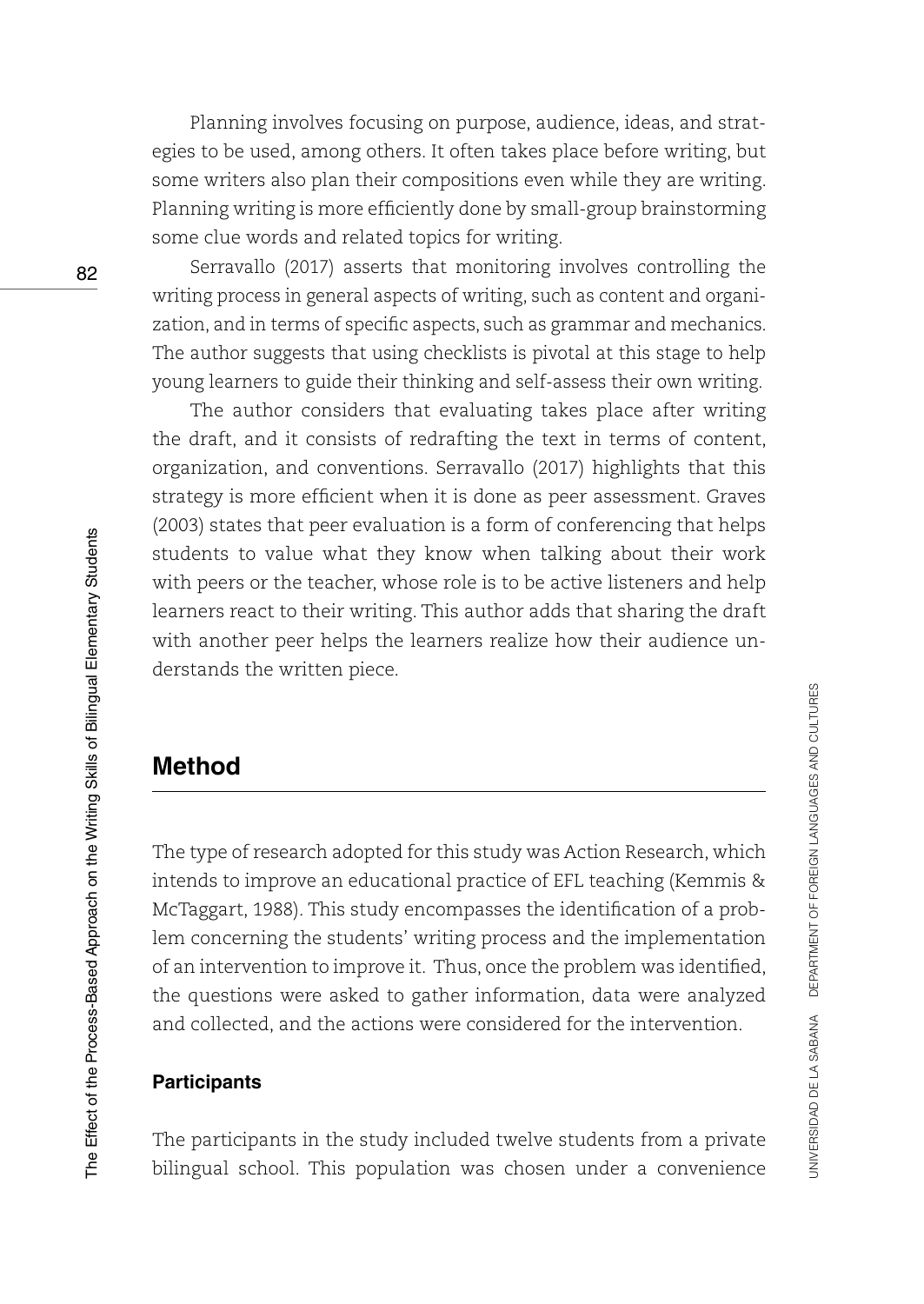stratified sampling technique suggested by Creswell (2008). There were twenty-six students in the third grade. The researchers chose that class because learners shared the same academic context and had similar characteristics in terms of age and language proficiency level. After that, the third graders were divided into two subgroups: high and low English proficiency level, based on their class performance. Later, twelve students from the low level were tested in their communicative skills using a standardized assessment test (the Young Learners English Starters: YLE Test). The results showed that twelve students had a low performance in writing. Finally, the population chosen shared similar class characterization; there were six boys and six girls with ages ranging from 10 to 11 years old.

#### **Techniques for data collection**

#### **Diagnosis: before the process-based writing intervention**

Prior to starting the pedagogical intervention, the researchers administered two surveys to elementary-school students and teachers in order to identify the students' strengths and weaknesses in the language. Additionally, some non-participant class observations were carried out to learn about the students' actions, behaviors and attitudes towards the class, instructions, tasks, and the target language. Finally, the researchers conducted a documentary analysis to get to know the students' English learning background and institutional teaching/learning beliefs from different sources.

After that, the data were codified, categorized, and analyzed through coding technique suggested by Creswell (2008). Following this, the students took a pre-test, whose purpose was to identify their writing performance, considering the writing traits and writing process.

#### **Action stage: after the process-based writing intervention**

The teacher researcher applied different data collection instruments to track the students' progress and improvement in their writing skills. The participant's observations were carried out to gather data from a teaching perspective about the students' behaviours, attitudes, and changes after administering the strategies tasks and the PBA included in the workshop. Furthermore, the self-assessment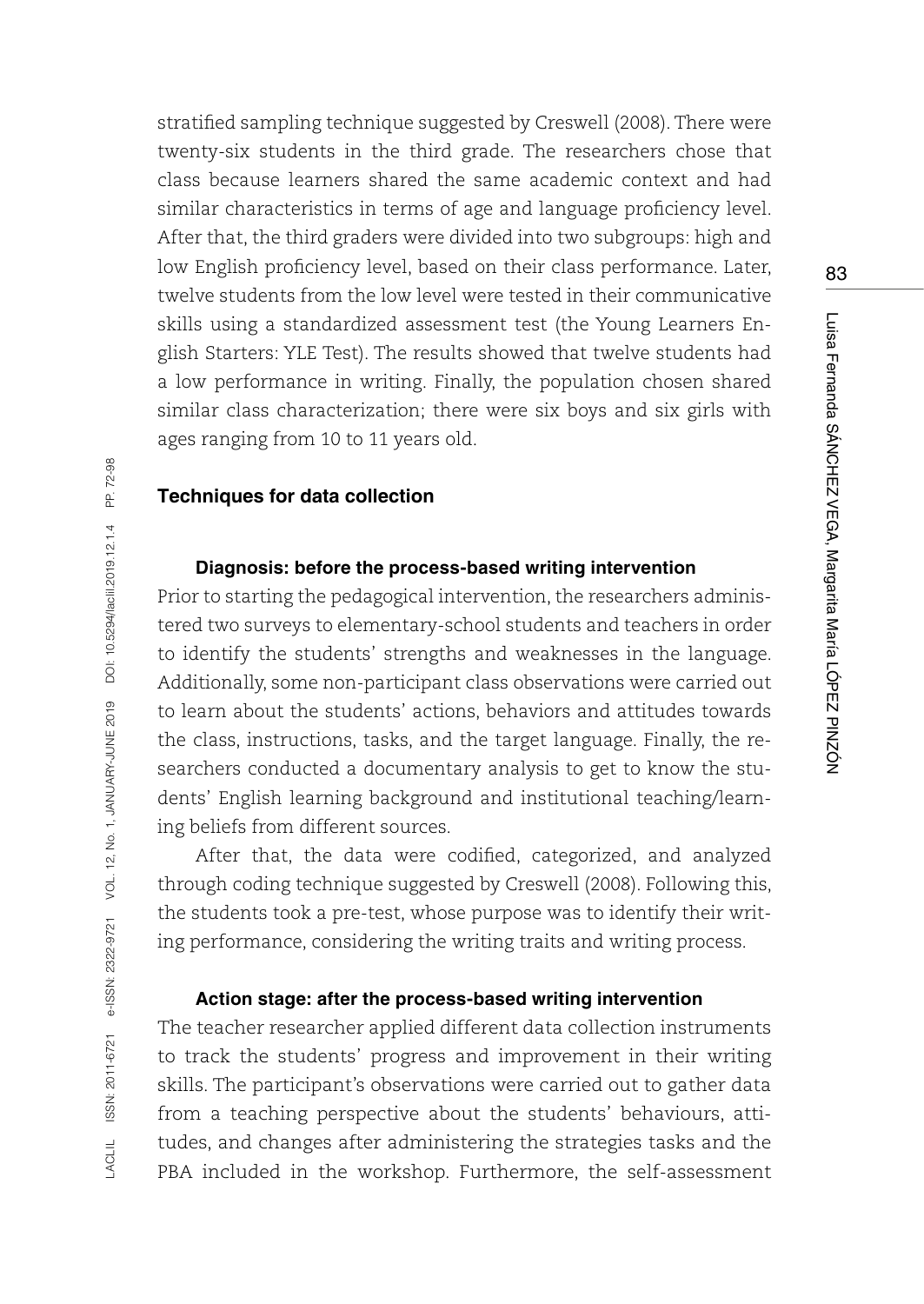checklists served to examine students' perceptions on writing performance considering the categories found in the diagnostic stage in terms of the use of writing traits and the writing process. The categories found were 1) reluctant attitude towards writing; 2) weaknesses in writing traits; 3) students' limited vocabulary; and 4) need of writing strategies.

The researchers used the lesson reports (artifacts) to determine the students' possible progress or setback after applying the strategies of intervention. On the other hand, the students' performance regarding the implementation of the writing traits and the strategies was analyzed. Moreover, the external observer was present in two different workshops, whose purpose was to have a different point of view of the students' progress. Likewise, a post-test was administered to know the level students achieved at the end of the implementation using the same structure as the pre-test.

To develop the project, the following research question was stated: To what extent can the PBA influence the writing skill of third graders at a bilingual school?

The specific research objectives were to determine the type of assistance that the stages of the PBA offer third-grade students in writing skills; to establish what happens concerning writing traits when EFL learners are exposed to the PBA to write; and to verify the students' levels of confidence when working under the PBA.

The researchers designed and implemented six workshops following established stages, named as: warm-up, presentation, guided and free practice, and self-assessment. These workshops promoted interaction patterns based on learner-centered pedagogy and collaborative work.

The participants of the study were part of an EFL Language Arts classes. The PBA was used for the writing intervention, so the learners were asked to carry out one writing task per week considering the writing process stages and employing strategies to plan, monitor and evaluate their writing. Graphic organizers were suggested to brainstorm and generate ideas before drafting. Moreover, to monitor their work, students used a checklist and discussed it with the teacher. Finally, the evaluation of the task was done through peer review and a self-assessment checklist. The topics for the workshops covered were chosen considering the students' age, likes, level, and context.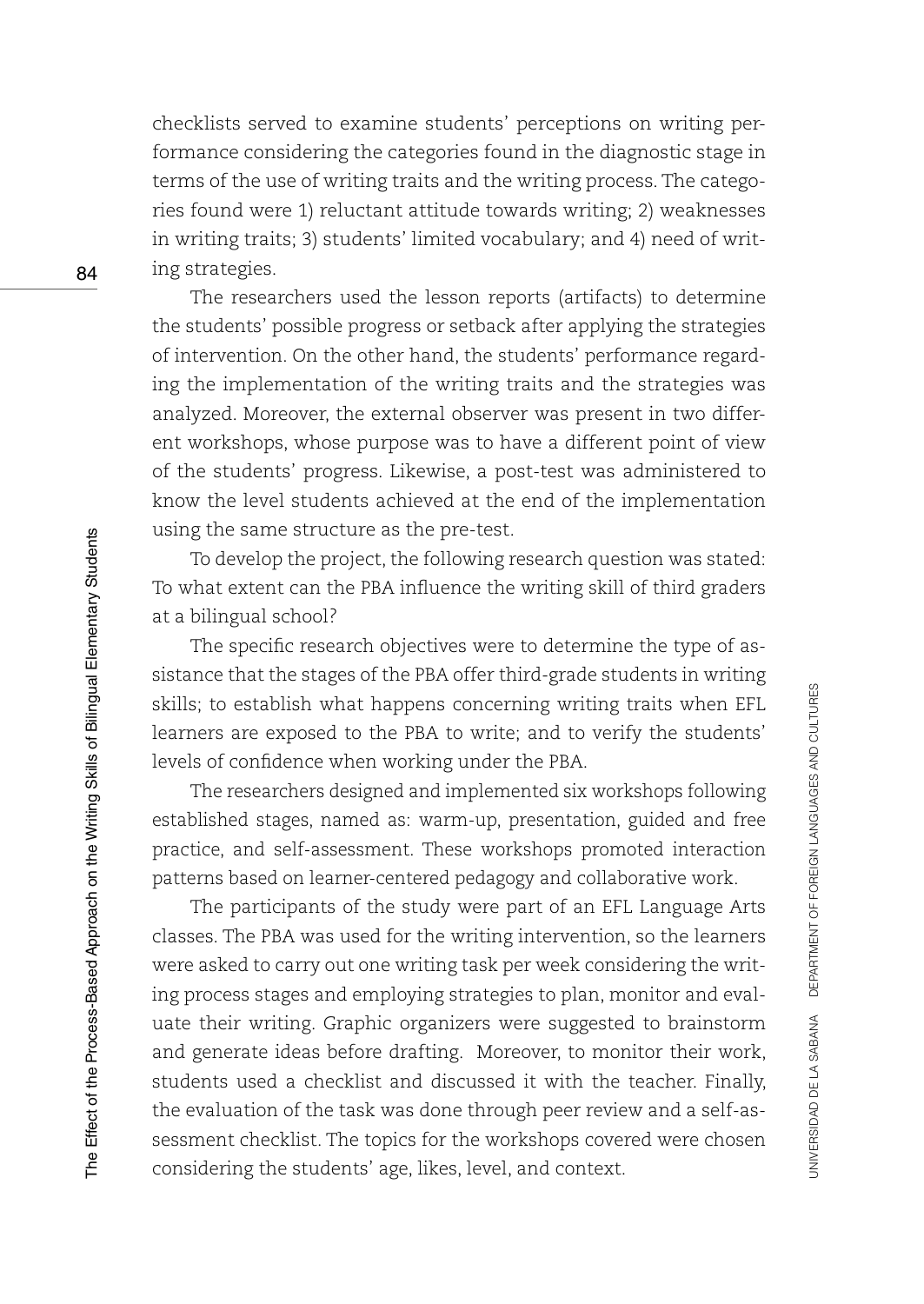The learners developed their tasks in five stages by following the Writing Process Model proposed by Harmer (2004) and White and Arndt (1996). The stages included pre-writing, drafting, revising, editing, and publishing. Each stage accounted for a writing strategy to be developed in the pre-writing (planning), while-writing (monitoring), and post-writing (evaluating) stages. During the first stage, prewriting, the students brainstormed ideas and wrote the outline of their draft by considering a written sample. In the while-writing stage, the students free-wrote their draft, which involved revising it with the assistance of the teacher and a checklist. Then, they continued with the post-writing stage, in which they proofread, received feedback from the peer, and edited their work.

The pedagogical implementation of the present study consisted of 6 eight-hour sessions and a mini-lesson (introductory session), as illustrated in Figure 3.



**Figure 3.** Classroom intervention through the PBA to writing

Source: Sánchez and López (2018).

Figure 3 displays the phases applied in the classroom intervention. Six workshops were divided into pre-writing, while-writing, and post-writing tasks. During pre-writing, new vocabulary was presented to the students. After that, there was a mini lesson, where grammatical structure and text features were taught by means of a teacher's demonstration. During the while- and post-writing activities, students generated ideas using two graphic organizers. After that, they wrote the texts and revised them by conferring with teacher and peers; finally, they edited their second draft by peer-reviewing and self-assessing, which was done through checklists. In all workshops,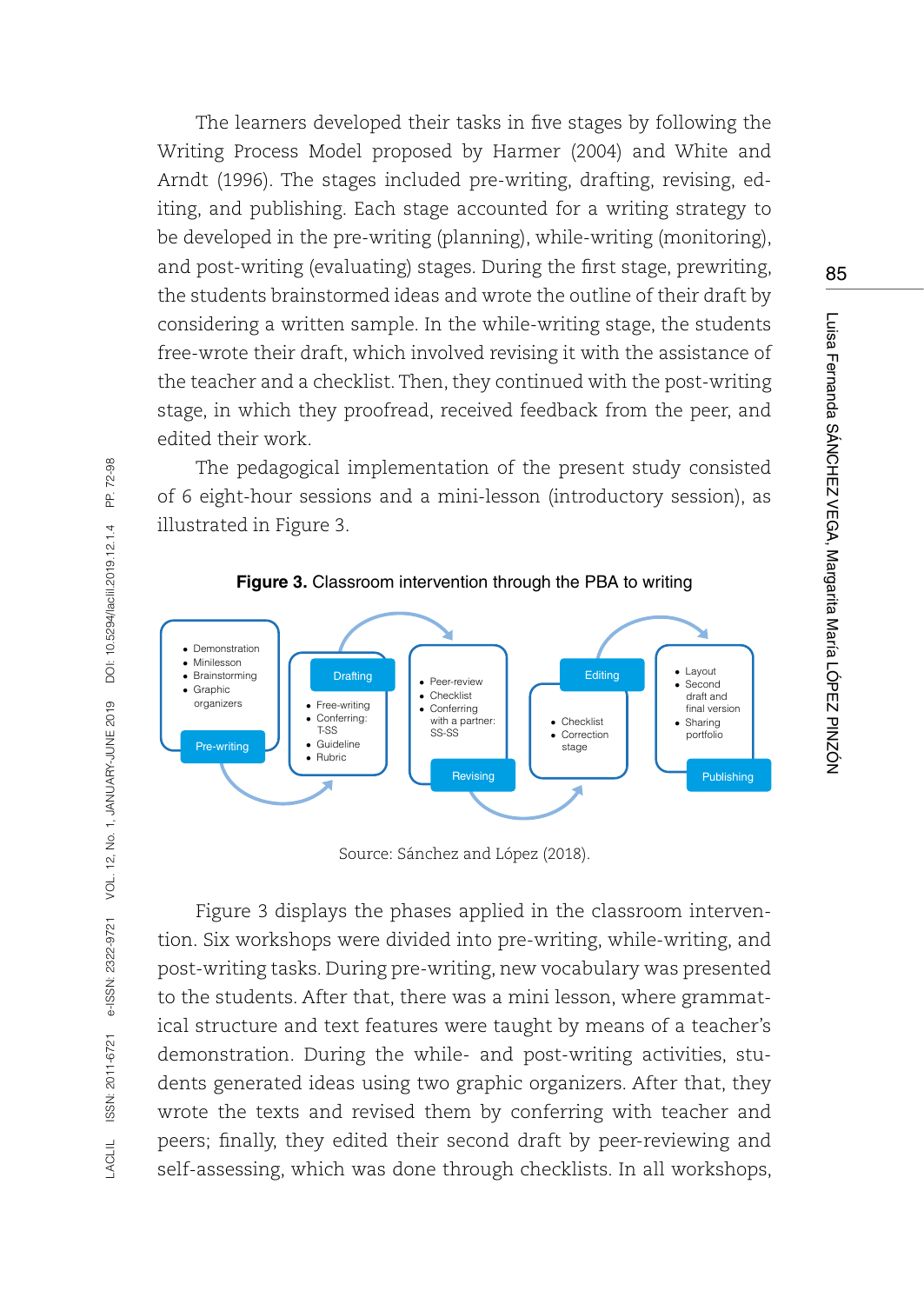three writing strategies (i.e., brainstorming, conferring, and peer-review), were introduced to assist students to pre-write, revise and edit their work independently.

The workshops were designed based on students' preferences, needs, and they included the four stages of writing proposed by Calkins (1994), who suggests the incorporation of activities inside the language classroom to promote the development of students' independent writing and awareness of writing strategies through a mini-lesson, practice, conferring, and sharing with a real audience.

### **Results**

### **Difficulties found in the students' writing skills prior to the process-based intervention**

According to the results of the data analysis during the diagnostic stage, writing was the most challenging skill for the students. They showed an insufficient vocabulary repertoire, limitations of strategies, a lack of use of writing traits to carry out a written task, and a low level of confidence. In the students' questionnaire, they admitted that writing was one of the most difficult skills due to the absence of lexical resources and syntactic devices.

The following excerpt, which was taken from the students' questionnaire, shows how participants could reflect on their weaknesses in their language skills, particularly writing. They confirmed that their writing skill needed to be intervened:

**P3:** "To write in English is very difficult. I do not know many words and time."

**P11:** "Speaking is easy for me, but writing I do not like it much."

Accordingly, the pre-test revealed that students could not write well because they did not organize their ideas into coherent sentences or paragraphs, which made their compositions unclear. In addition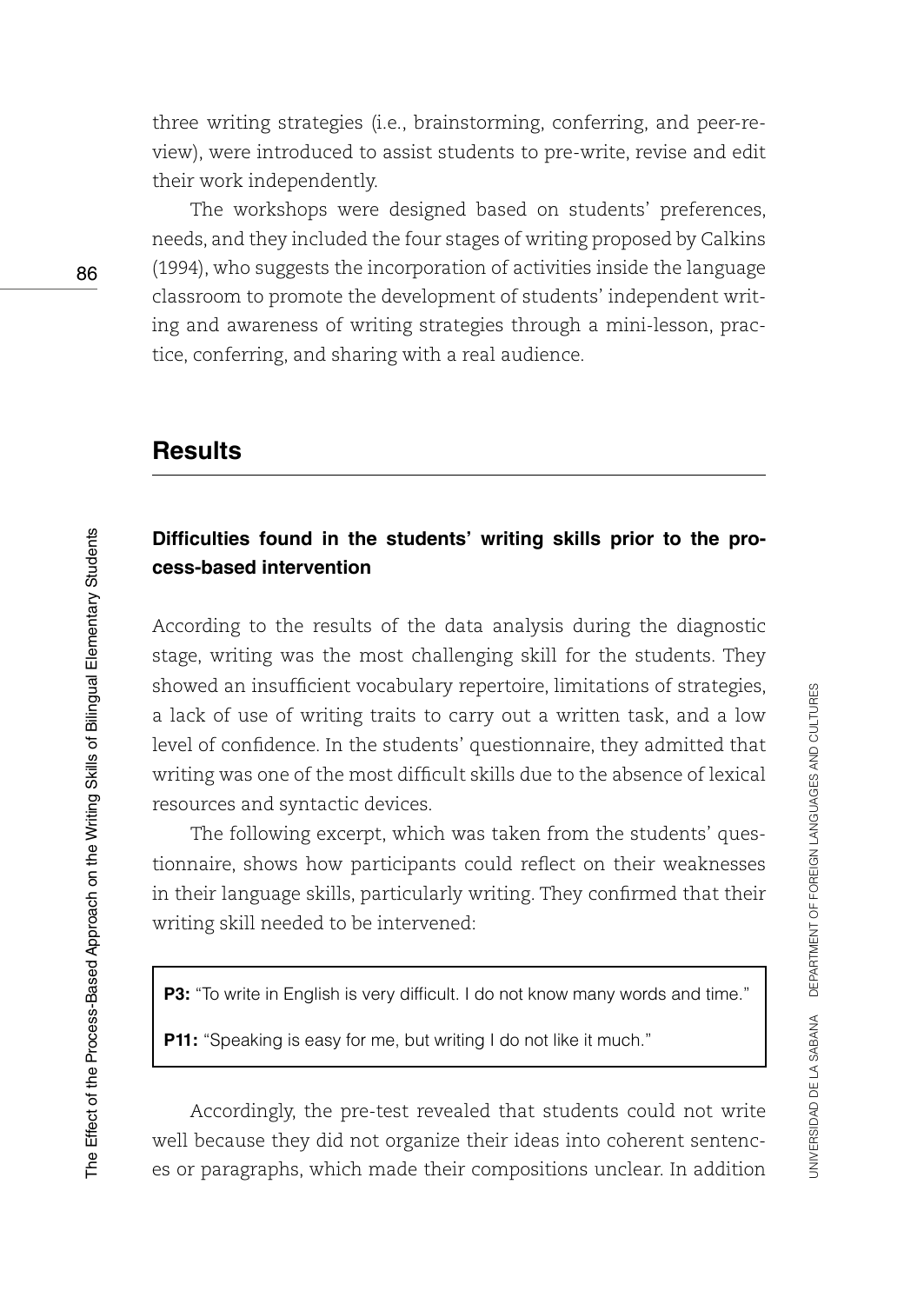to this, students made mistakes in terms of writing conventions like spelling, punctuation, use of grammatical devices, and capitalization.

The second excerpt, translated from the students' pre-test, illustrates their writing difficulties regarding meaning, vocabulary range and syntax to display organized and clear sentences to write a short story:

**P1:** "Jack has a dog and they are friends' pirate."

**P7:** "The boy finds a dream in a box."

The students' behavioral moves and the teachers' answers in the questionnaire confirmed that they were not as confident as they should be when writing something, as seen in the third excerpt, which was taken from the teacher's journal:

**P3:** "Their oral production is fluent, but they are not able to produce in written form what they think or say, no matter if they have done it many times."

**P10**: "The boy finds a dream in a box."

Although students had a positive attitude towards learning English, writing incorrectly made them feel discouraged and nervous about the results obtained in the tasks.

The third most remarkable category found in the data analysis was vocabulary limitations, which was clearly identified during the non-participant observations of the lessons while students were performing writing tasks. Moreover, most problems with vocabulary had to do with the wrong choice of words in writing tasks:

**P1:** "The boy dug the shovel in the ground."

The researchers found three relevant categories in the analysis: the breakdowns in content, mechanics, and organization. They mainly neglected the use of connectives to display a structured composition. Most of the students made mistakes in word form, word order, sentence structure, word choice, and wordiness: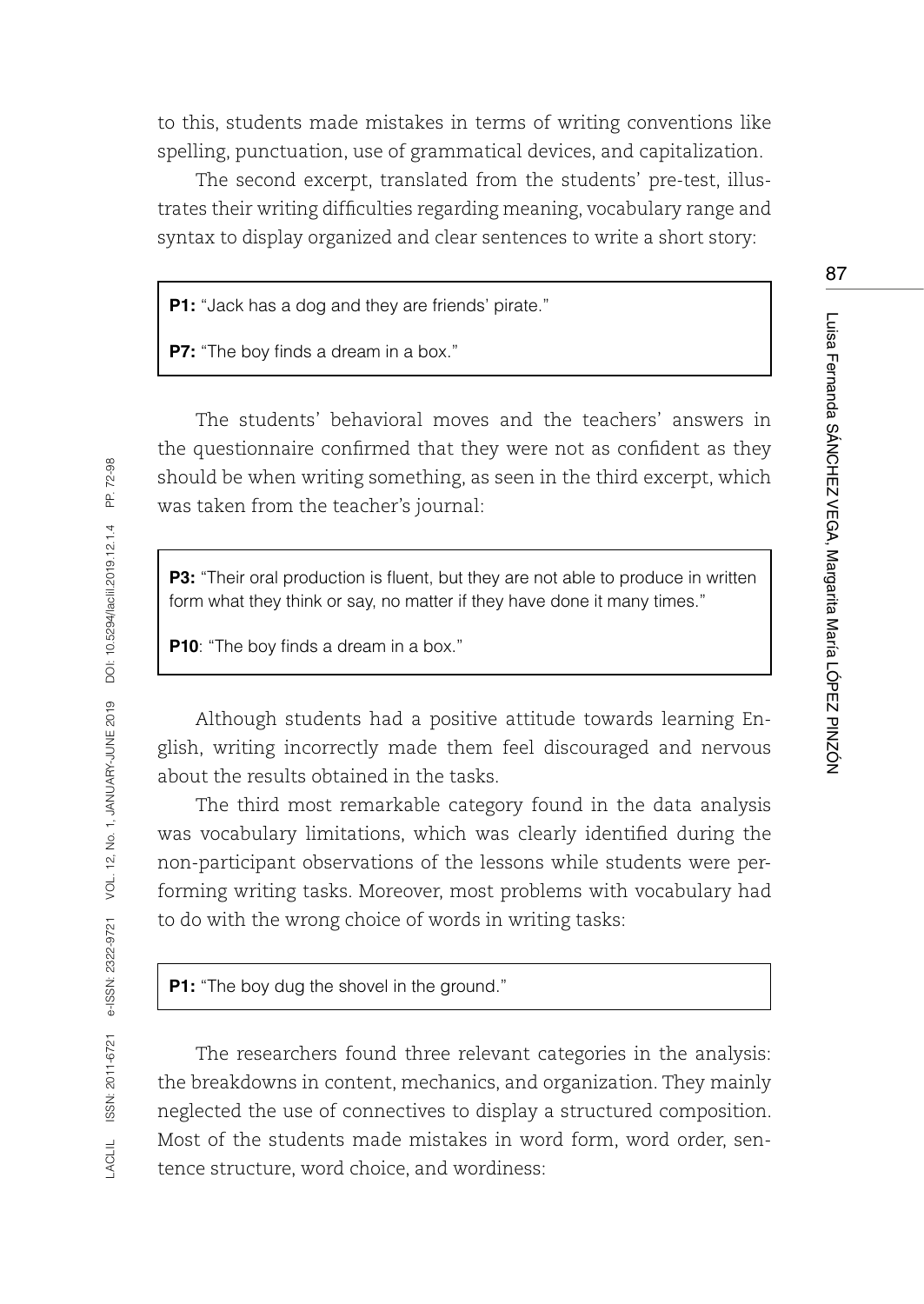"I have a hard time to understand the students' hand-writing. They constantly misspell words or they frequently write them as they sound out. Besides, they mostly write ideas that make no sense."

The following figure displays the results before the implementation of the PBA in the EFL class.

#### **Figure 4.** Data triangulation in the diagnostic stage



# **Diagnostic Stage Results**

Source: Sánchez and López (2018).

#### **Improved areas in writing skills after the process-based intervention**

According to the analysis of the data, the students' writing skill improved after the implementation stage. They wrote complete paragraphs with well-thought-out sentences connected with adequate linking words to develop coherent written pieces:

"I could observe progress on the students' writing skill, especially, on their grammatical foundations and writing conventions. It was surprising seeing these kids punctuating sentences accurately."

The implementation of the PBA influenced their writing, since they became independent and, therefore, their confidence improved. In addition to that, the students showed gradual progress in the use of complex constructions, such as correct grammatical structures, and appropriate use of punctuation, spelling, and tense, in general.

88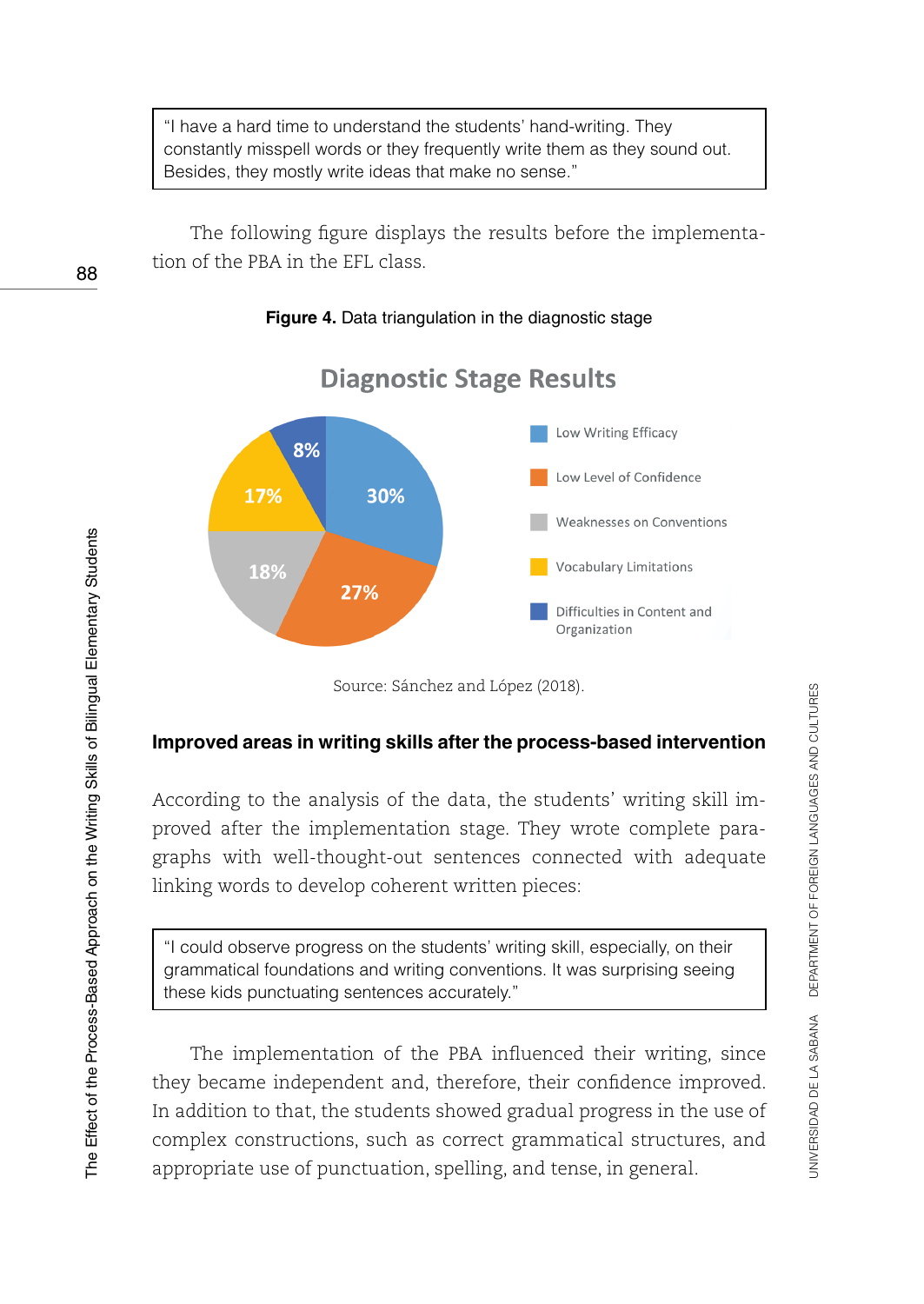The students used the writing process and different strategies to work on fluency, ideas, content, and voice as the use of planning, monitoring, and evaluating. Hence, the PBA functioned as a productive unit that contributed to ameliorate the students' difficulties in the structure of sentences and paragraphs. Figure 5 and 6 displayed the results the students obtained after submitting each written task.



**Figure 5.** Accomplishments in the PBA writing stages

Source: Sánchez and López (2018).



**Figure 6.** Accomplishments in the PBA writing stages

Source: Sánchez and López (2018).

The students' level of writing achievement was a relevant and evident aspect. All the features that were considered in the writing' quality (traits) showed progress. It is important to highlight that the revision and the edition of the drafts were the criteria with the highest improvement. The students noticed that writing was a process of steps from brainstorming an idea to writing a complete text-type: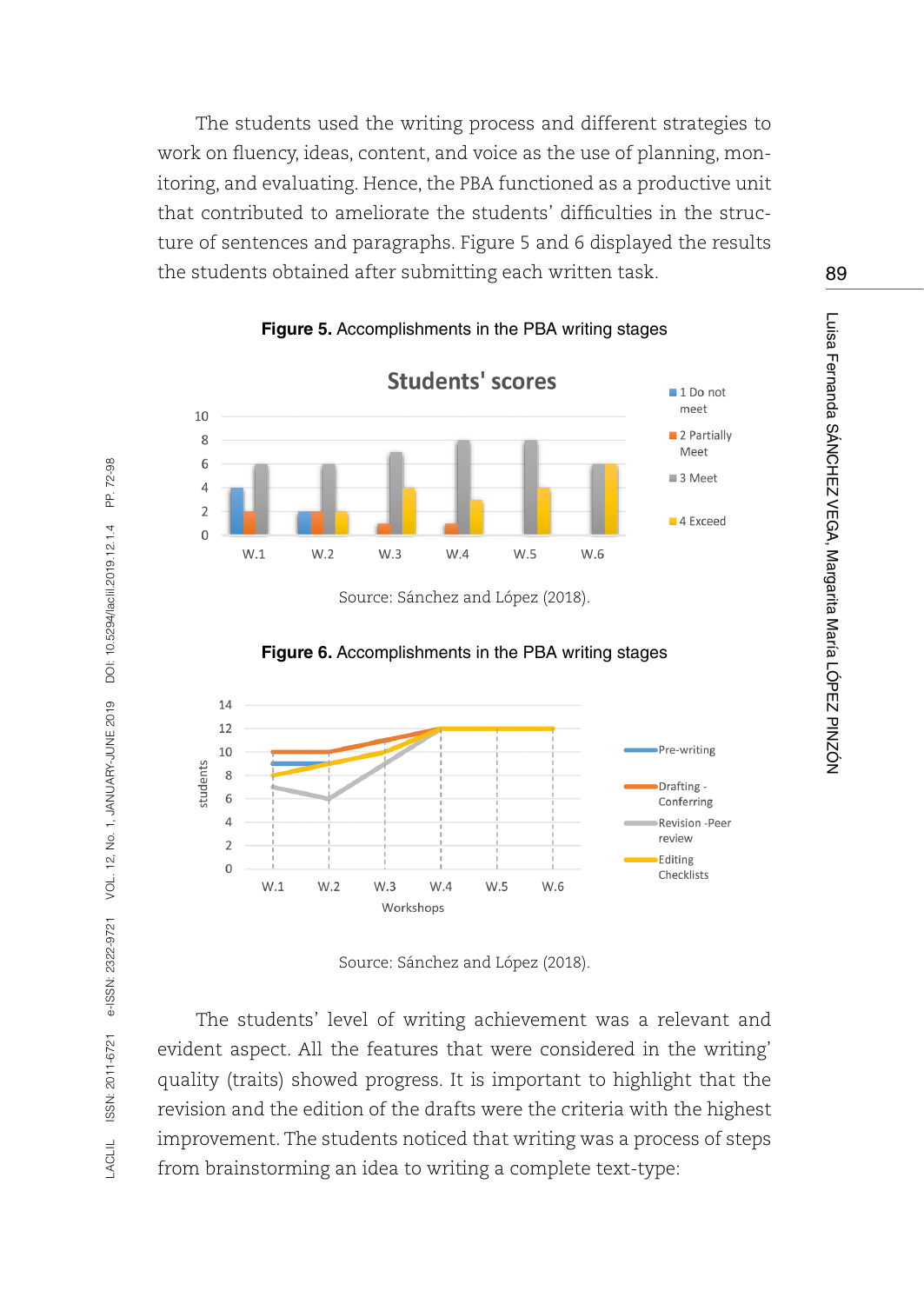"I followed the writing process independently and I did well when I wrote confidently with little support from my teacher."

This excerpt exemplifies how the students reflect on the opportunities they had to learn about the writing process, which lowered their affective filter towards writing in L2.

Furthermore, based on the results of the rubrics, the students used the process and writing strategies to work on fluency, ideas, content, and voice, since they monitored, planned, and evaluated their compositions by means of graphic organizers, conferring, and checklists to arrange the main points of their paragraphs of their texts. Thus, the strategies applied in the workshops were effective since their final drafts reflected good content, organization, with well-organized paragraphs and ideas following a coherent pattern. Despite the mistakes in writing conventions in some of the students' drafts, their intended messages were conveyed effectively:

"The scores obtained in the artifacts were satisfactory. All the students met the standards; four students exceeded the standards, demonstrating high level of accomplishment during this writing task."

The young, third-grade learners were resourceful to include words to express their thoughts in a coherent and accurate way. These results confirmed the positive effect that the PBA had on the students' writing and life-long learning skills:

**P5:** "I did well in the workshops because I followed the writing process and I wrote confidently and independently without my teacher's help."

As for the strategies applied during the different stages, most of the students displayed automaticity during the prewriting and editing stages, since the writing strategies aided them to generate ideas and to understand the purpose of the tasks and the structure of the texts. Most of the students believed the PBA methodology promoted language and thus it helped them develop their writing skills.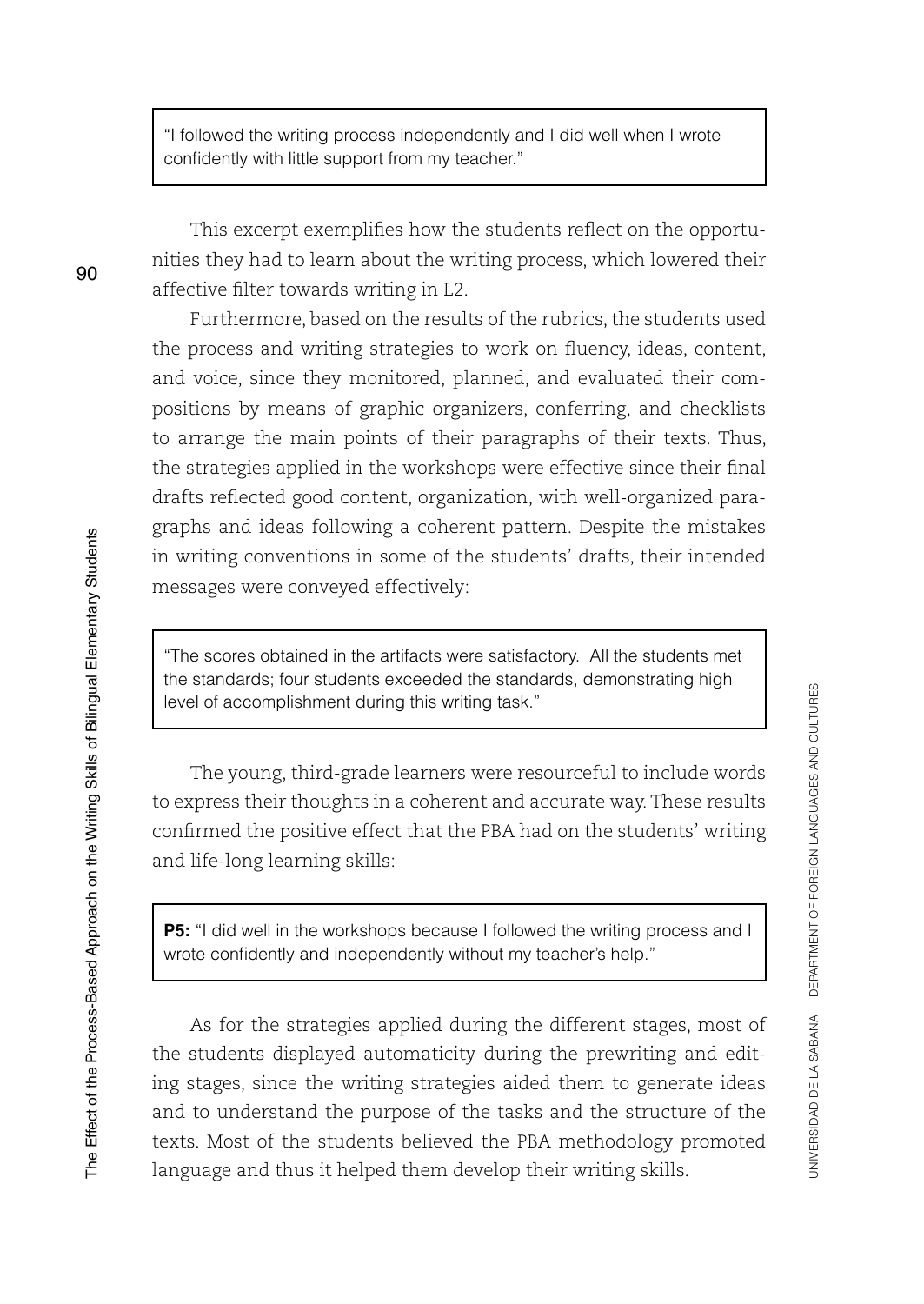# **Language Elicitation Measure: Writing a Narrative (Pre-Test and Post-Test Analysis of Results of Pre-Test**

Figure 7 displays the results found in the diagnostic stage in the pre-test that the students took before the intervention. It was about writing a short story using some images as a reference.



**Figure 7.** Results from the diagnostic stage in the pre-test

Source: Sánchez and López (2018).

During the diagnosis, students had hardly met the standard and displayed low writing performance. They showed incomplete sentences, deficiencies in the use of the period, capitalization, and comma, and misspelled words when writing their narrative. To illustrate this, 75% of the participants did not write pronouns correctly, 58% misspelled high-frequency words and did not capitalize them, 66% omitted agreement between the verb and subject structure, and most of the students committed mistakes in word form, word order, sentence structure, word choice, and wordiness. The mistakes found were analyzed and categorized as follows: lack of meaning and organization (30%); misspelling (28%); lack of vocabulary and repetition (16%); use of uncomsentences (15%); limitations to convey meaning (8%); and incorrect use of plural/singular (1%).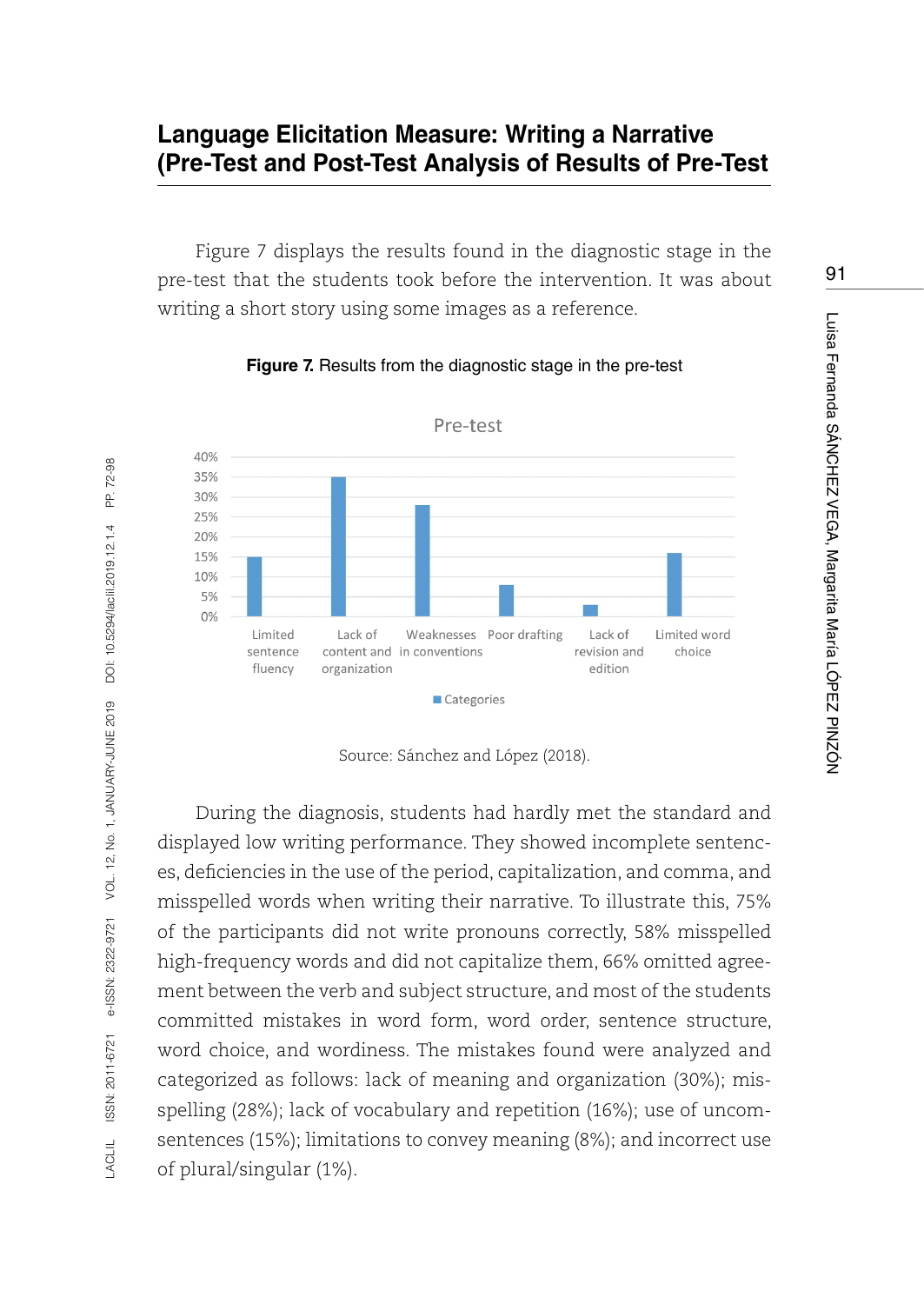# **Pre- and Post-Tests Analysis**



**Figure 8.** Pre-Test and Post-Test Comparison

In the post-test analysis, there was a significant progress in content, organization, and sentence fluency. Additionally, most of the students wrote coherent statements using appropriate connectors, and with a sequence of events and correct word order and sentence structure.

In general, most of the students achieved the purpose of writing following the parameters taught. There was a significant enhancement of the writing skills of the students when using the PBA, since all of them pre-wrote their story using their brainstorming strategy, proofread and edited their piece, and showed confidence when writing without asking for the teacher's assistance. Similarly, most students were resourceful in using strategies to find precise words to express their ideas, relying on their prior knowledge, visual aids, and language frames (vocabulary and grammar) to convey message.

Results showed that the amount of weaknesses in conventions, vocabulary range, content, organization, and limitations in confidence in the students' proficiency were reduced after implementing the PBA and writing strategies. Kroll (1990) remarks that the process approach "provides a way to think about writing in terms of what the writer does (planning, revising, and the like) instead of in terms of what the final product looks like (patterns of organization, spelling, and grammar)"

Source: Sánchez and López (2018).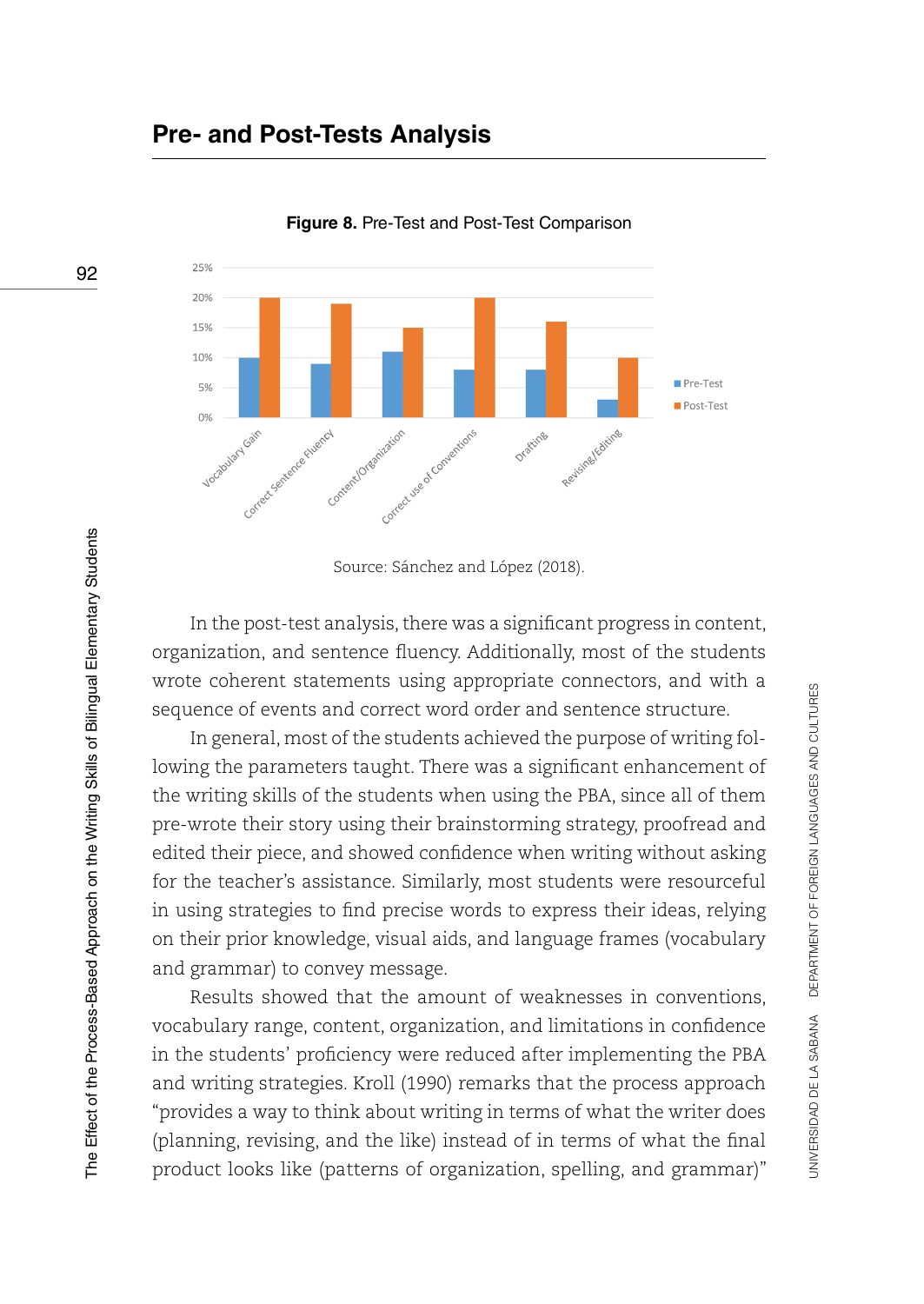(p. 96). The PBA lets students manage their own writing by giving them a chance to think as they write (Brown, 2001). Thus, students conveyed their messages to the readers or real audiences (their peers) in written form through the writing process of prewriting, drafting, revising, and editing.

The PBA and writing strategies empowered the students with the necessary tools to perform better in the tasks. In addition, this model was beneficial to students because it focused more on the various classroom activities. The students learned to use the strategies and gradually improved their performance, including conferring with their peers or teacher and peer revision, which promoted collaborative learning and formative feedback that aimed at improving the students' content, sentence fluency, word choice, and organization.

The students showed a high level of encouragement to write on their own, thanks to the collaboration of their peers to revise their work, the checklists, graphic organizers and conferences with the teacher to jot down their thoughts and achieve their goals effectively. The students took advantage of the presence of their peers to make writing a cooperative activity. This focus on working together gave constructive feedback and detailed work among the students because they focused on the writing process by reviewing, generating ideas, and evaluating their pieces of writing.

The PBA positively enhanced the students' quality of writing, displaying appropriate use of writing devices, such as sentence fluency, word choice, and mechanics. The results evidenced that students progressed significantly in their writing performance in terms of content, language forms, punctuation, and capitalization. Considering the results obtained from the analysis of the workshops, it was evident that students gained new vocabulary and reinforced their pre-existing vocabulary bank.

### **Discussion**

### **The PBA influences the development of writing skills and language instruction**

This flexible approach permits the integration of writing stages and strategies to keep a good balance between the production of a writing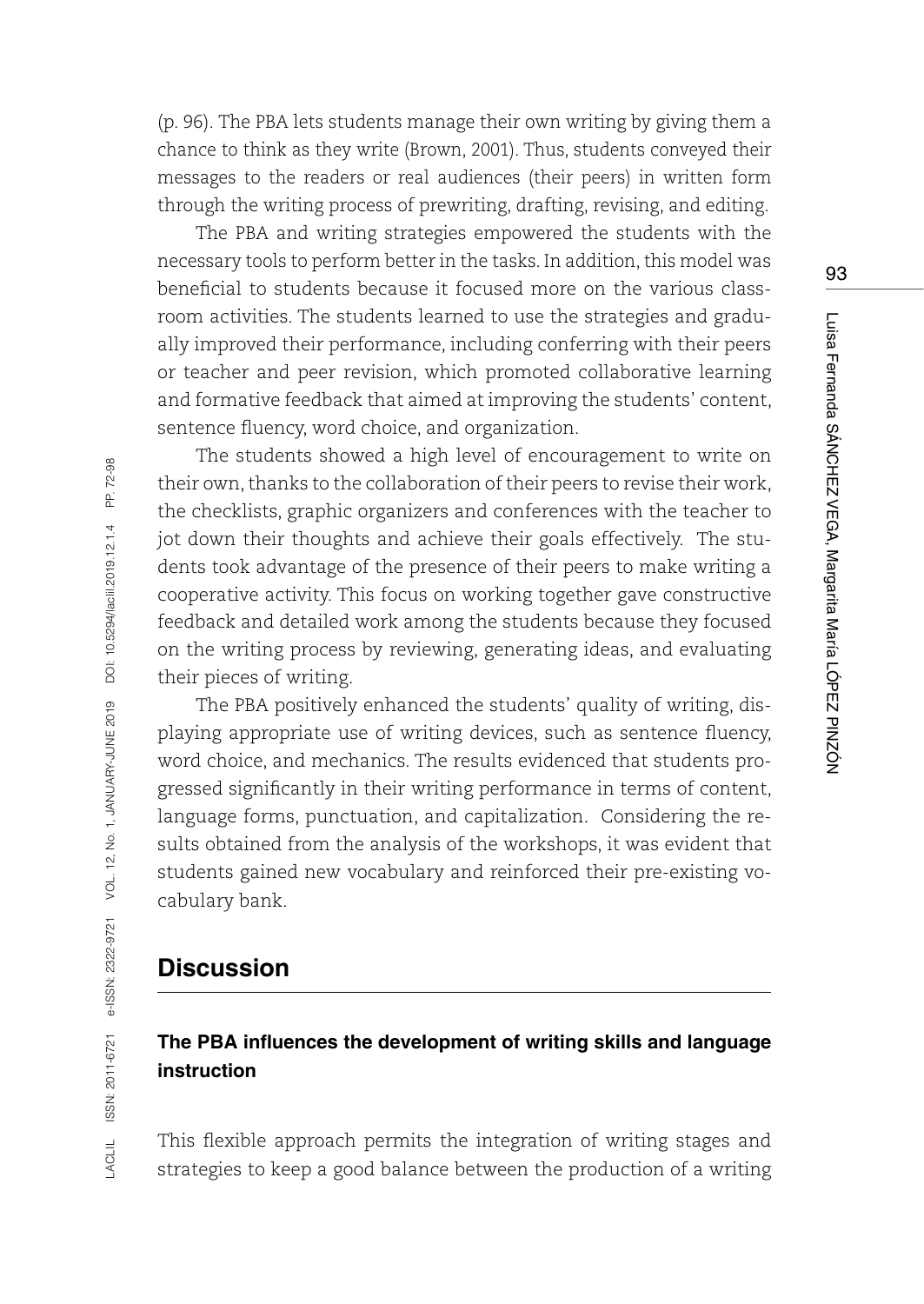piece and classroom activities. Thus, students reinforce communicative language skills by means of explicit instruction, guided activities, pair-share, and collaborative learning. Consequently, the students need extensive opportunities to write on topics they are interested in to develop their writing skills.

Students need explicit and sequenced instruction to help them develop a learning progression, some formative feedback from different views that help them progress throughout next steps of the writing process. Powerful writing instruction produces visible and immediate results; the tasks that students produce become far more substantial and significant, revealing the young learners' ideas to real audiences. The PBA fosters writing as an interactive process that involves the writer, the text, and the reader so they can produce something for others to read. It is important to consider that young learners are in a beginner level; therefore, high proficiency cannot be the main goal. Consequently, it should not be expected that students produce whole compositions from the very beginning; they need, instead, to build the writing habit from early grades. Teachers need to provide students with motivating, straightforward tasks to persuade them to write and enjoy the process at the same time.

### **The PBA and writing strategies foster self-efficacy in the writing process**

The PBA takes young learners through a series of steps to help them construct and communicate their ideas. Thus, the PBA is a language experience approach, since it leads children from guided writing to independent writing, helping them to become life-long learners and writers.

When applying the PBA model, teachers follow the "gradual release of responsibility" model of teaching, embedded in a self-efficacy approach to perform tasks with little guidance. Students can learn from demonstration accompanied by an explicit explanation, then from guided practice, in which the amount of scaffolding they receive lessens over time, and then from independent work, for which they receive feedback.

It is helpful to provide learners with simple checklists to guide their editing in preparing their final draft to develop self-efficacy be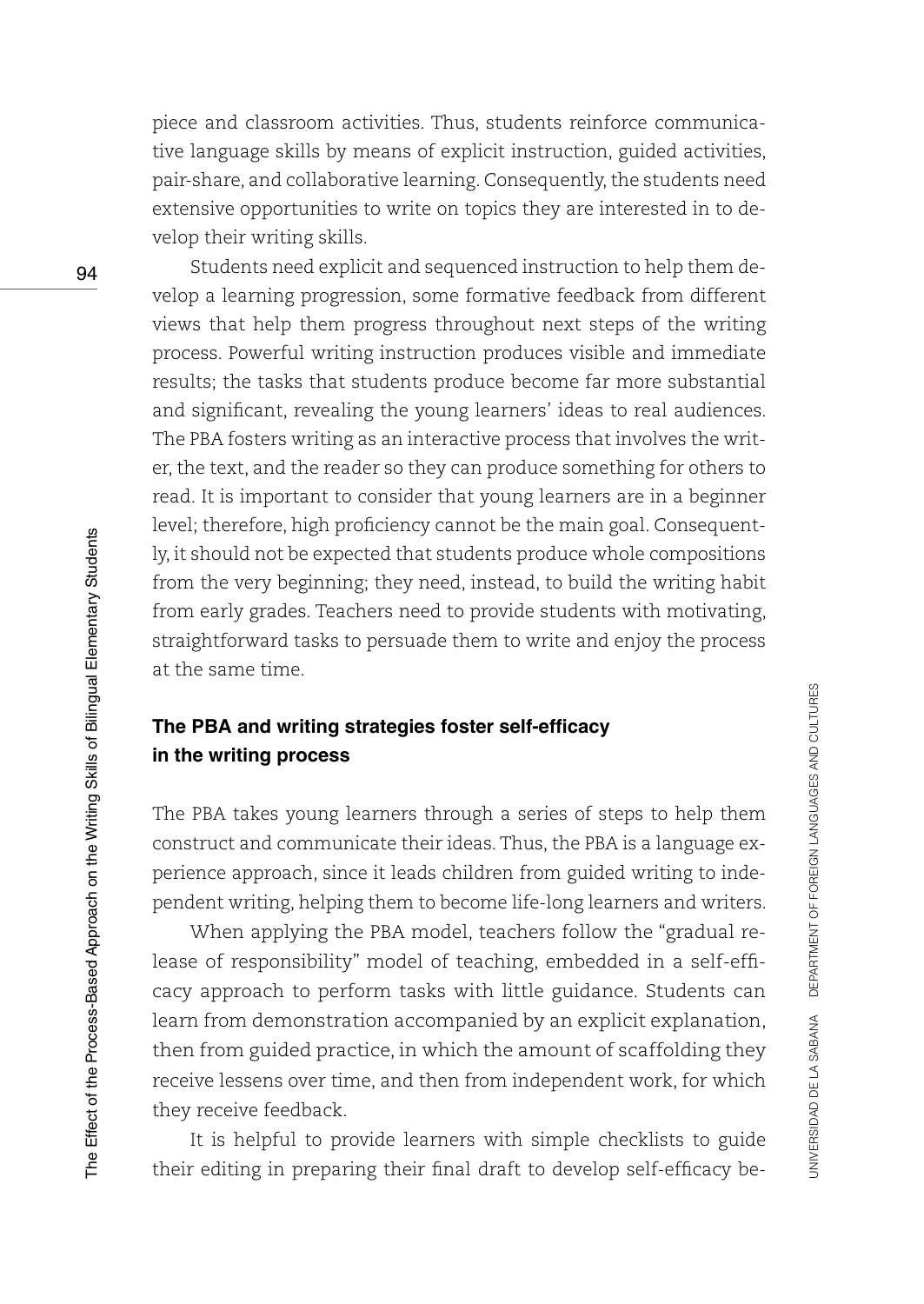cause this is how students can reflect upon their writing process and learning. The checklist must be adapted to reflect different levels of English proficiency and writing experience. It is necessary to continue implementing writing strategies such as brainstorming and peer review, thus students enhance not only their writing skill, but also lifelong learning competences.

### **The PBA fosters positive attitudes towards writing**

Positive attitudes towards writing are evidence of the good effect that the PBA has on the writing skill. Writing techniques such as brainstorming, conferring, and peer-revision foster, improve and increase motivation towards writing and language learning, inspiring students to learn and practice L2, therefore teachers are recommended to involve the PBA and writing strategies in pair-share activities among peers since they encourage students to write and share their pieces of writing to real audiences. This output gives value to the students' purpose of writing. Consequently, writing activities should be meaningful, but also provide controlled and guided practice to support students in their writing development and language structure, vocabulary, spelling, and writing mechanics.

### **The PBA promotes quality of writing and good writing performance**

Grammar and linguistic forms also improve when using the PBA in English class. Furthermore, this process helps with the acquisition of language structures and vocabulary. It is advisable to implement the PBA and writing strategies to assist students to increase and improve their grammar, and linguistic form, content, and organization. These characteristics should be developed from early grade levels, so students produce ideas, organize them efficiently, and elaborate the text to establish clear fluency and coherence. Since writing is an act of communication, it is necessary that students learn how to do it efficiently.

### **The effect of the PBA and writing strategies on learners' lexis**

Constant written tasks lead students to increase and improve vocabulary recalling and retention, also giving them more confidence 95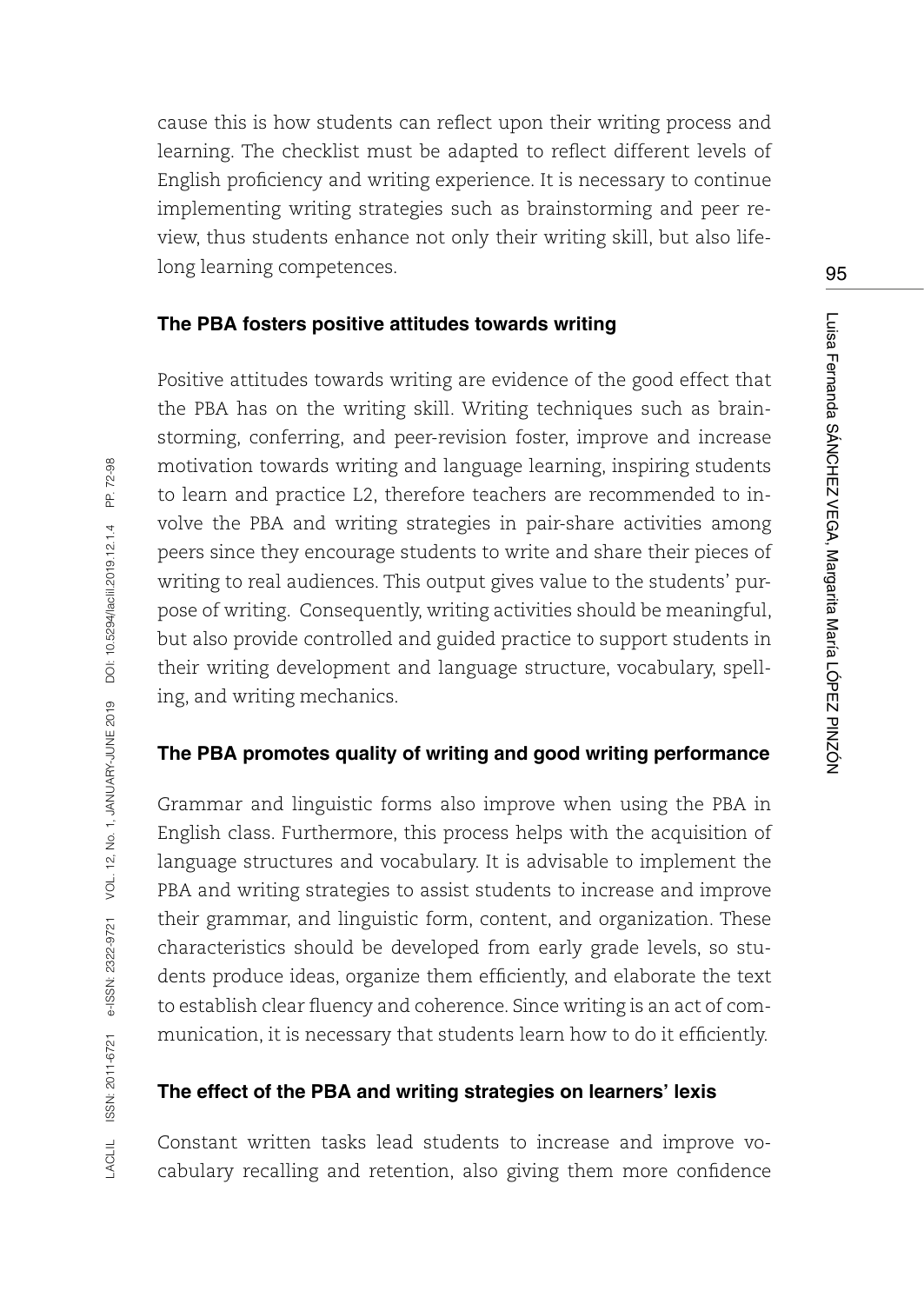to take the risk when using new vocabulary words in real contexts. This language form cannot be taught in isolation, since learners need direct, targeted vocabulary input taken from authentic sources to produce coherent written output. The vocabulary expansion can be approached through reading passages, videos, discussions, and visuals inputs before asking learners to produce their drafts addressing a specific topic.

# **Conclusions**

The participants in this study improved their writing procedures and the strategies they employed when writing in English. The actions they implemented to plan, draft, revise and edit focused almost exclusively on conveying the message and gaining certain accuracy of some lexical items. This indicates that the young English learners perceived the writing process as a way to transmit linguistic content and the application of L2 skills.

Because the PBA to writing might be one of the keys to helping students bridge the gap between writing as a classroom task and writing as a functional L2 communication skill, the ESL classroom should increase opportunities for writing when producing in the L2. Children under proper scaffolding, support, and formative feedback, might then eventually be able to develop better writing skills and employ the adequate writing strategies that fit their needs.

Sample size was a limitation on this research. There were only twelve students who worked and were assessed under the PBA. Hence, this small size of population might have been insufficient to demonstrate that the implementation could have a positive effect on the writing process of a large sample-size. For this reason, for future research projects it will be advisable to select a broader sample population in order to have more data to be analyzed. The PBA to writing should be introduced gradually into the language classroom by considering simple skills, such as planning writing first. Then, once learners have gained confidence in going through the stages of writing, such as drafting, revising, and editing, more challenging written tasks can be introduced.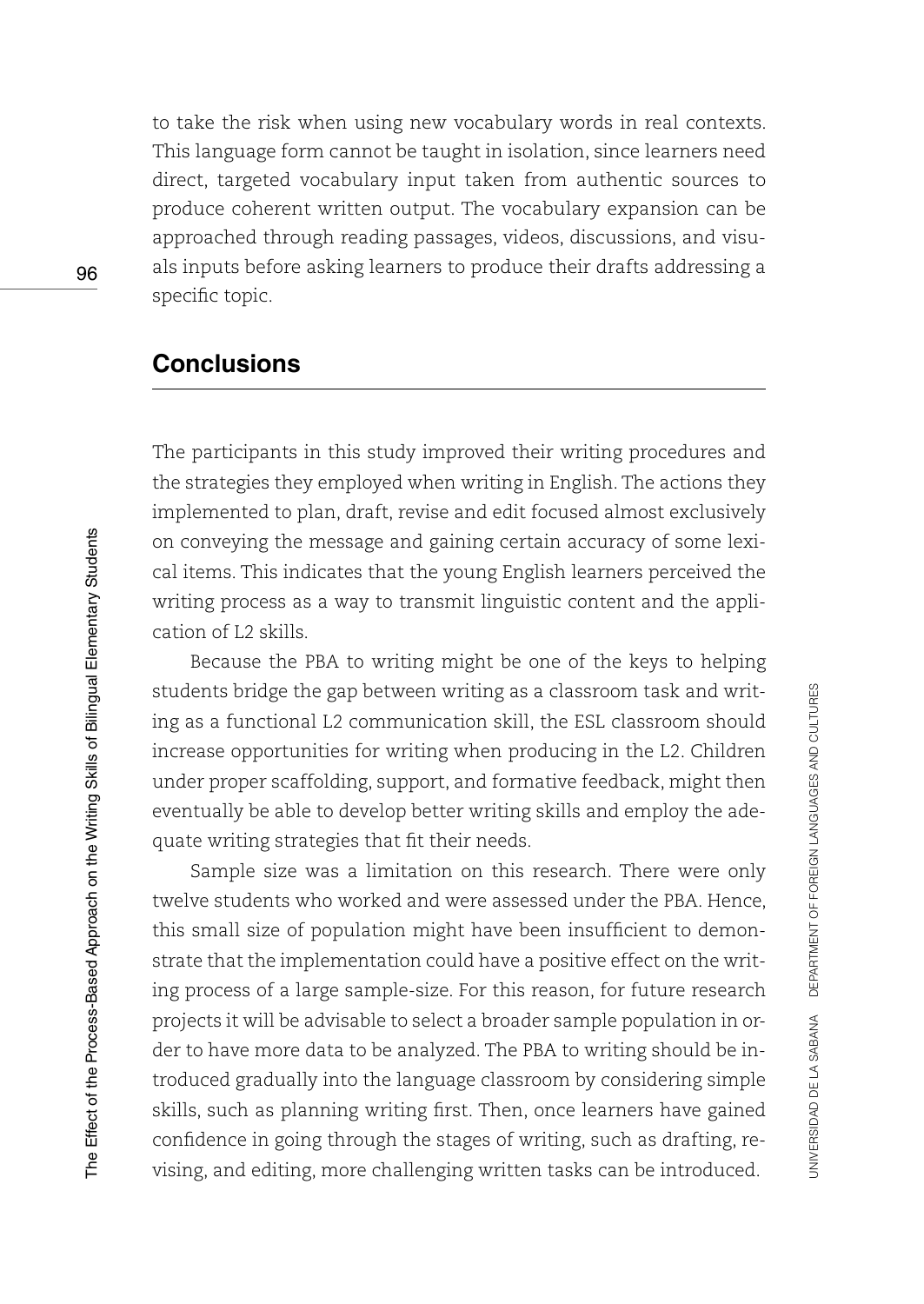Ultimately, this study sheds light on how process-based activities can assist ESL students in the process of becoming better writers when such interventions are carefully aligned with a realistic knowledge of the writing process and strategies of students and appreciation of their writing abilities.

### **References**

LACLIL ISSN: 2011-6721 e-ISSN: 2322-9721 VOL. 12, No. 1, JANUARY-JUNE 2019 DOI: [10.5294/laclil.2019.12.1.4](https://doi.org/10.5294/laclil.2019.12.1.4) PP. 72-98

e-ISSN: 2322-9721 VOL. 12, No. 1, JANUARY-JUNE 2019

ISSN: 2011-6721

LACLIL

72-98 £.

DOI: 10.5294/laciil.2019.12.1.4

- Atwell, N. (1987). *In the middle: Writing, reading, and learning with adolescents.*  Portsmouth, NH: Heinemann.
- Brown, H. D. (2007). *Principles of language learning and teaching*. White Plains, NY: Pearson Longman.
- Byrne, D. (1998). *Teaching writing skills.* Harlow, UK: Longman.
- Calkins, L. M. (1994). *The art of teaching writing*. Portsmouth, NH: Irwin Publishing.
- Chávez, G., Matsumura, L., & Valdés, R. (2004). Investigating the process approach to writing instruction in urban middle schools. *Journal of Adolescent & Adult Literacy, 47*(6), 462–477. Retrieved from [https://](https://www.jstor.org/stable/40018722) [www.jstor.org/stable/40018722](https://www.jstor.org/stable/40018722)
- Creswell, J. W. (2008). *Educational research: Planning, conducting, and evaluating quantitative and qualitative research.* Upper Saddle River, NJ: Prentice Hall.
- Elbow, P. (1973). *Writing without teachers*. New York, NY: Oxford University Press.
- Ferris, D. (2002).Teaching students to self-edit. In J. Richards, & W. Renandya (Eds.), *Methodology in language teaching: An anthology of current practice* (pp. 328–334). Cambridge, UK: Cambridge University Press.
- Fountas, I. C., & Pinnell, G. S. (2001). *Guiding readers and writers: Teaching comprehension, genre, and content literacy.* Portsmouth, NH: Heinemann.
- Gass, S., & Selinker, L. (2008). *Second language acquisition: An introductory course*. New York, NY: Routledge.
- Graves, D. (2003). *Inside writing: How to teach the details of craft*. Portsmouth, NH: Heinemann.

Harmer, J. (2004). *How to teach writing.* Harlow, UK: Pearson Longman.